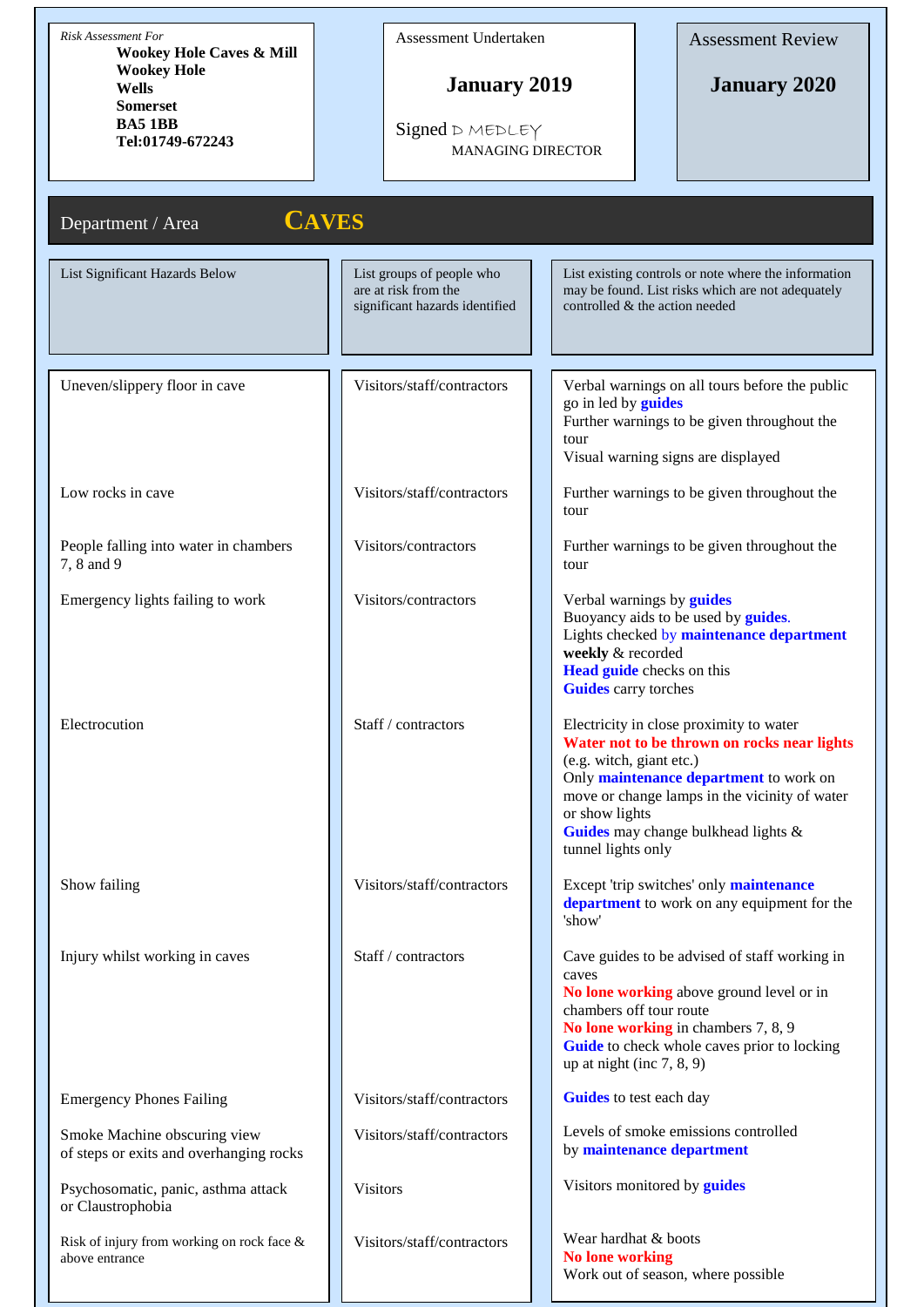| Risk Assessment For<br><b>Wookey Hole Caves &amp; Mill</b> | Assessment Undertaken                                                               |                          | <b>Assessment Review</b>                                                                                                                    |
|------------------------------------------------------------|-------------------------------------------------------------------------------------|--------------------------|---------------------------------------------------------------------------------------------------------------------------------------------|
| <b>Wookey Hole</b><br>Wells<br><b>Somerset</b>             | <b>January 2019</b>                                                                 |                          | <b>January 2020</b>                                                                                                                         |
| <b>BA5 1BB</b><br>Tel:01749-672243                         | Signed D MEDLEY                                                                     | <b>MANAGING DIRECTOR</b> |                                                                                                                                             |
|                                                            |                                                                                     |                          |                                                                                                                                             |
| Department / Area                                          | <b>VALLEY</b>                                                                       |                          |                                                                                                                                             |
| List Significant Hazards Below                             | List groups of people who<br>are at risk from the<br>significant hazards identified |                          | List existing controls or note where the information<br>may be found. List risks which are not adequately<br>controlled & the action needed |
| Falling from Swing Bridge in Valley                        | Staff                                                                               |                          | Care to be taken on Bridge                                                                                                                  |
| Falling into Canal                                         | <b>Visitors</b>                                                                     |                          | White line on edge of path                                                                                                                  |
| Falling into rivers                                        | <b>Visitors</b>                                                                     |                          | Fencing & Warning signs on edge of paths<br>Buoyancy Aids along pathways.                                                                   |
| Falling from Dragon Seat                                   | <b>Visitors</b>                                                                     | not to climb             | Signs erected round Dragon warning visitors                                                                                                 |
| Falling from Dinosaurs & Mounds                            | <b>Visitors</b>                                                                     | not to climb             | Signs erected round Dragon warning visitors                                                                                                 |
| Falling into Ponds or river in Dino Park                   | <b>Visitors</b>                                                                     |                          | Fencing & Warning signs on edge of paths<br>Buoyancy Aids along pathways                                                                    |
| Cleaning canal/slippery slabs                              | <b>Staff</b>                                                                        | contact                  | Wear boots with reasonable grip<br>Make sure access ladder is tied in.<br>Always enter canal with <b>two people</b> in radio                |
| Working under rock face                                    | Staff                                                                               |                          | Wear hard hats and toe protectors<br>Radio to be carried by one person                                                                      |
| Working on banks                                           | Staff                                                                               |                          | Wear harness by fast flowing water<br>Radio to be carried by one person                                                                     |
| Working with mechanical machinery                          | Staff                                                                               | site of driver.          | Wear day glow type clothes. Never work out of<br>Radio to be carried by one person                                                          |
|                                                            |                                                                                     |                          |                                                                                                                                             |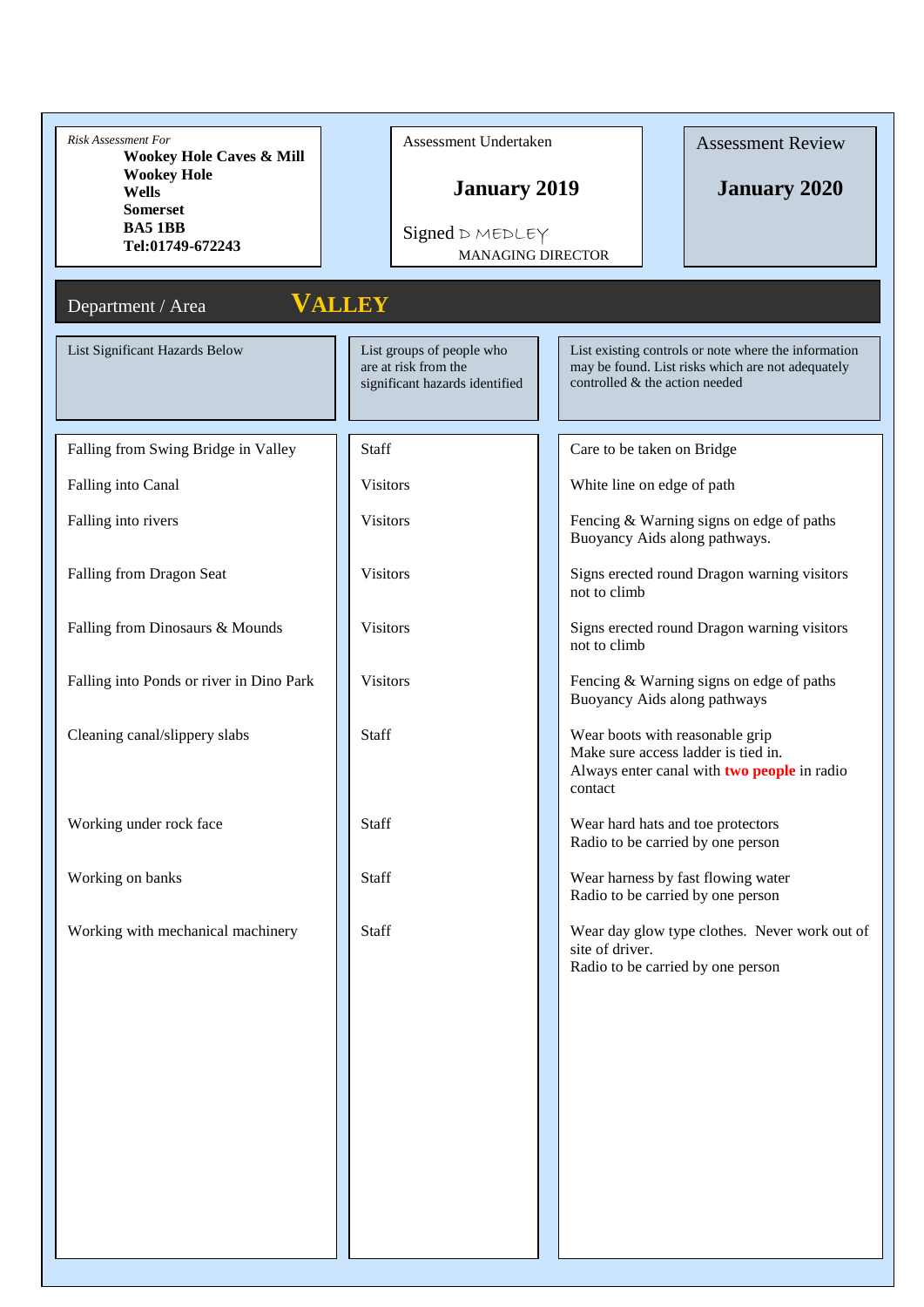| Risk Assessment For<br>Wookey Hole Caves & Mill<br><b>Wookey Hole</b><br>Wells | Assessment Undertaken<br><b>January 2019</b>                                        |                          | <b>Assessment Review</b><br><b>January 2020</b>                                                                                             |
|--------------------------------------------------------------------------------|-------------------------------------------------------------------------------------|--------------------------|---------------------------------------------------------------------------------------------------------------------------------------------|
| <b>Somerset</b><br><b>BA5 1BB</b><br>Tel:01749-672243                          | Signed D MEDLEY                                                                     | <b>MANAGING DIRECTOR</b> |                                                                                                                                             |
| <b>MILL</b><br>Department / Area                                               |                                                                                     |                          |                                                                                                                                             |
| List Significant Hazards Below                                                 | List groups of people who<br>are at risk from the<br>significant hazards identified |                          | List existing controls or note where the information<br>may be found. List risks which are not adequately<br>controlled & the action needed |
| Cross contamination from dirty water in<br>hands on vat                        | Staff / Visitors                                                                    |                          | Draining of water in the morning and re-filling<br>with fresh water. Guides                                                                 |
| Changing light bulbs                                                           | Staff                                                                               |                          | Correct use of steps (Chairs NEVER to be used)                                                                                              |
| Safe use of Chemicals used in cleaning                                         | Staff                                                                               |                          | <b>COSHH Sheets to be followed</b>                                                                                                          |
| Squashing of fingers in door Vending<br>machine                                | Staff                                                                               | Training.                | Care in refilling and closing door                                                                                                          |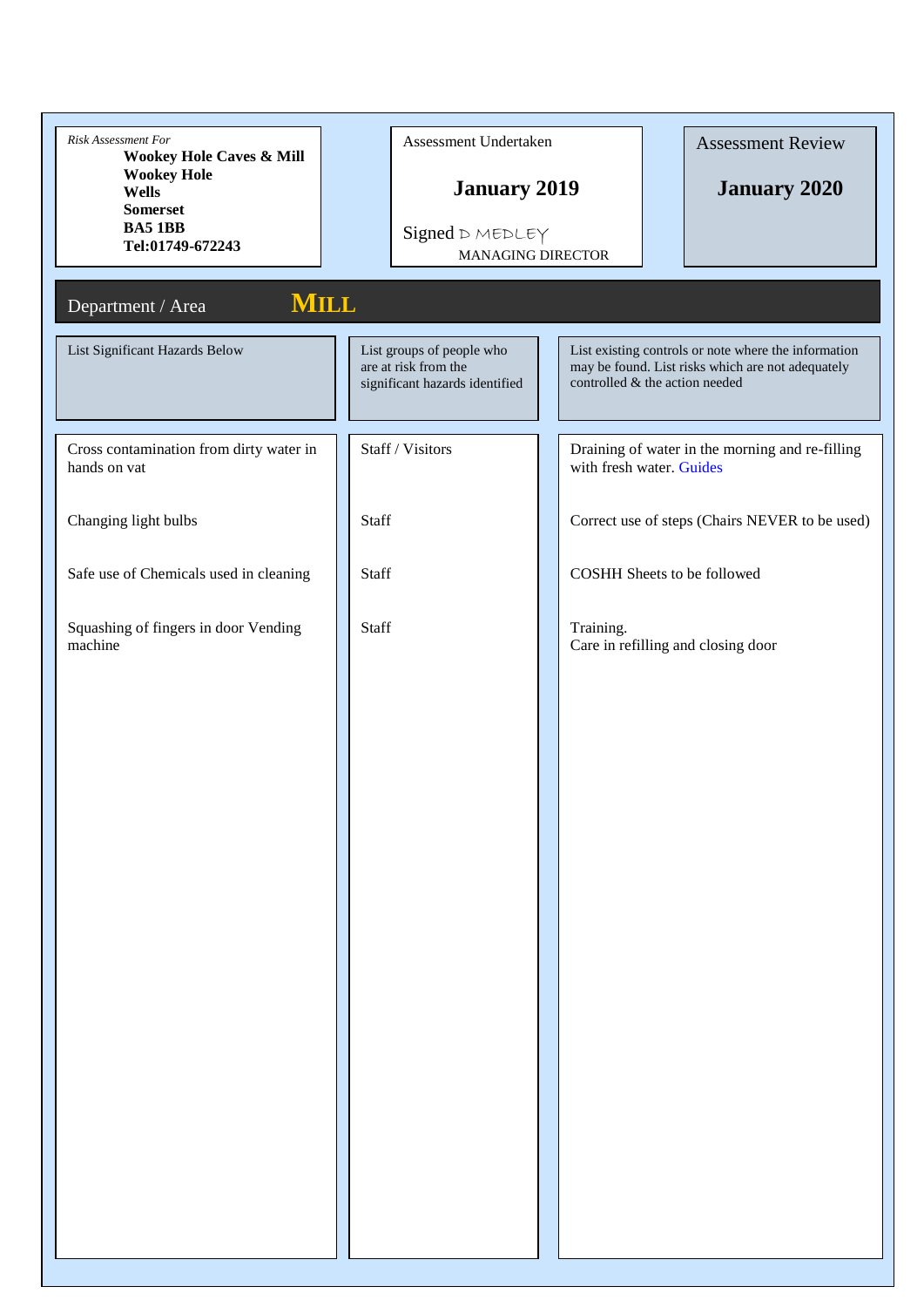| Risk Assessment For<br>Wookey Hole Caves & Mill<br><b>Wookey Hole</b><br><b>Wells</b><br><b>Somerset</b><br><b>BA5 1BB</b><br>Tel:01749-672243 | Assessment Undertaken<br><b>January 2019</b><br>Signed D MEDLEY<br><b>MANAGING DIRECTOR</b> | <b>Assessment Review</b><br><b>January 2020</b>                                                                                                       |
|------------------------------------------------------------------------------------------------------------------------------------------------|---------------------------------------------------------------------------------------------|-------------------------------------------------------------------------------------------------------------------------------------------------------|
| Department / Area                                                                                                                              | <b>USE OF CAVE BY DIVERS</b>                                                                |                                                                                                                                                       |
| List Significant Hazards Below                                                                                                                 | List groups of people who<br>are at risk from the<br>significant hazards identified         | List existing controls or note where the information<br>may be found. List risks which are not adequately<br>controlled & the action needed           |
| Access to cave by cave divers                                                                                                                  | Divers                                                                                      | Only allow Cave Diving Group divers to dive.<br>Check divers diary in the morning.<br>Office to inform guides of late bookings.<br>Divers to sign in. |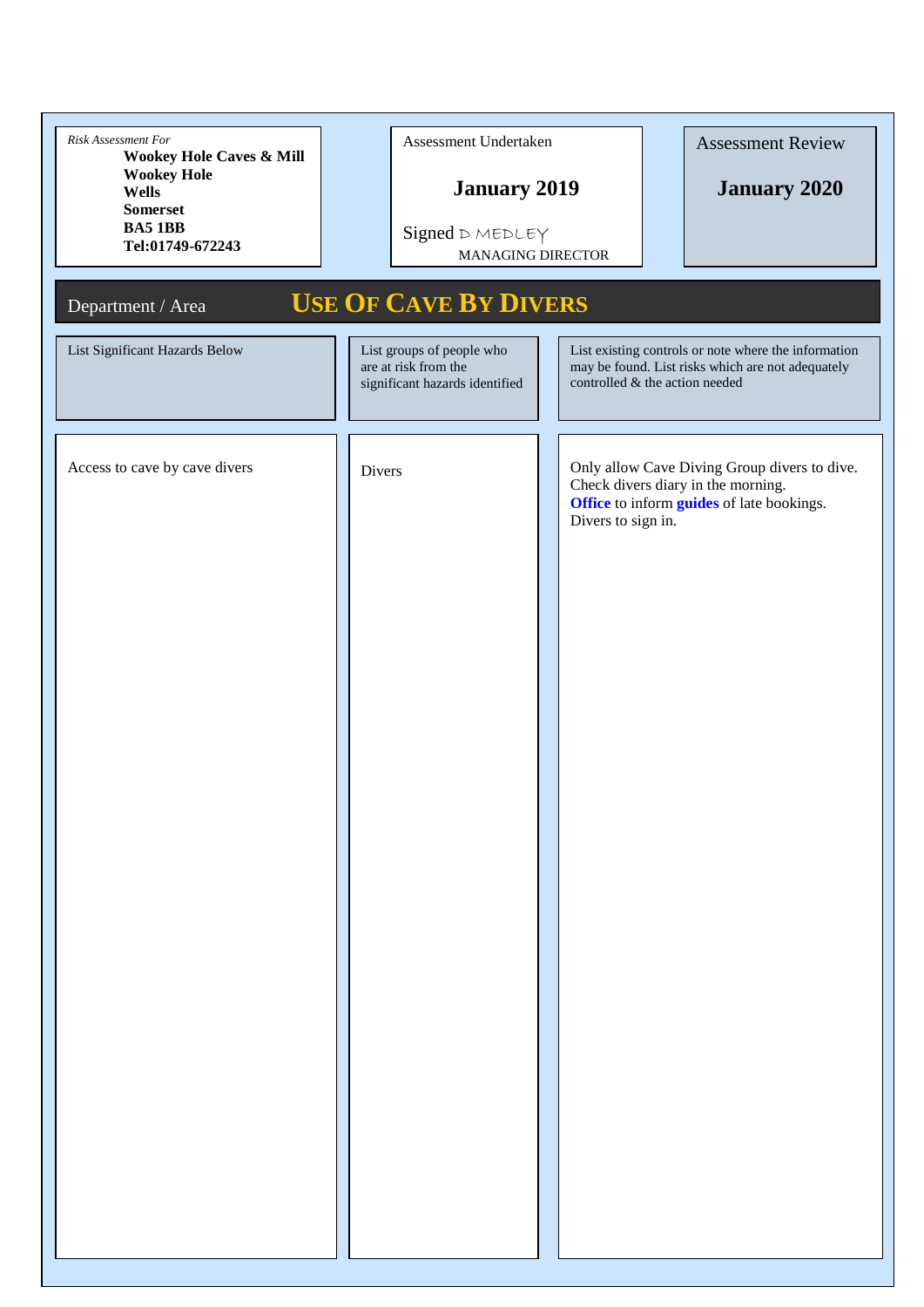| <b>Risk Assessment For</b><br><b>Wookey Hole Caves &amp; Mill</b><br><b>Wookey Hole</b><br>Wells<br><b>Somerset</b><br><b>BA5 1BB</b><br>Tel:01749-672243 | Assessment Undertaken<br><b>January 2019</b><br>Signed D MEDLEY<br><b>MANAGING DIRECTOR</b> | <b>Assessment Review</b><br><b>January 2020</b>                                                                                                                                                 |
|-----------------------------------------------------------------------------------------------------------------------------------------------------------|---------------------------------------------------------------------------------------------|-------------------------------------------------------------------------------------------------------------------------------------------------------------------------------------------------|
| Department / Area                                                                                                                                         | <b>MILL KIDS'S KORNER</b>                                                                   |                                                                                                                                                                                                 |
| List Significant Hazards Below                                                                                                                            | List groups of people who<br>are at risk from the<br>significant hazards identified         | List existing controls or note where the information<br>may be found. List risks which are not adequately<br>controlled & the action needed                                                     |
| Falling on entering                                                                                                                                       | <b>Visitors</b>                                                                             | Safety mats on floor                                                                                                                                                                            |
| Falling against metal supports                                                                                                                            | <b>Visitors</b>                                                                             | All supports are securely covered with padding<br>Ties etc for padding to be checked weekly by<br>maintenance department, and recoded in log<br>book                                            |
| Injury falling off slide                                                                                                                                  | <b>Visitors</b>                                                                             | Safety mats on floor                                                                                                                                                                            |
| Injury falling on bridge                                                                                                                                  | <b>Visitors</b>                                                                             | Bridge & both entrance & exit made from<br>padded material                                                                                                                                      |
| Risk of children bumping each other                                                                                                                       | <b>Visitors</b>                                                                             | All surfaces protected with padded material.<br>Parents / guardians can see whole castle<br>Signs asking for shoes to be removed<br>Signs insisting all children are supervised at all<br>times |
| Infection through cuts & wounds                                                                                                                           | <b>Visitors</b>                                                                             | Guide on paper vat will clear body fluids<br>immediately.                                                                                                                                       |
| Castle becoming unsafe                                                                                                                                    | <b>Visitors</b>                                                                             | Every Monday morning <b>maintenance</b><br>department check castle for safety and record<br>in log book                                                                                         |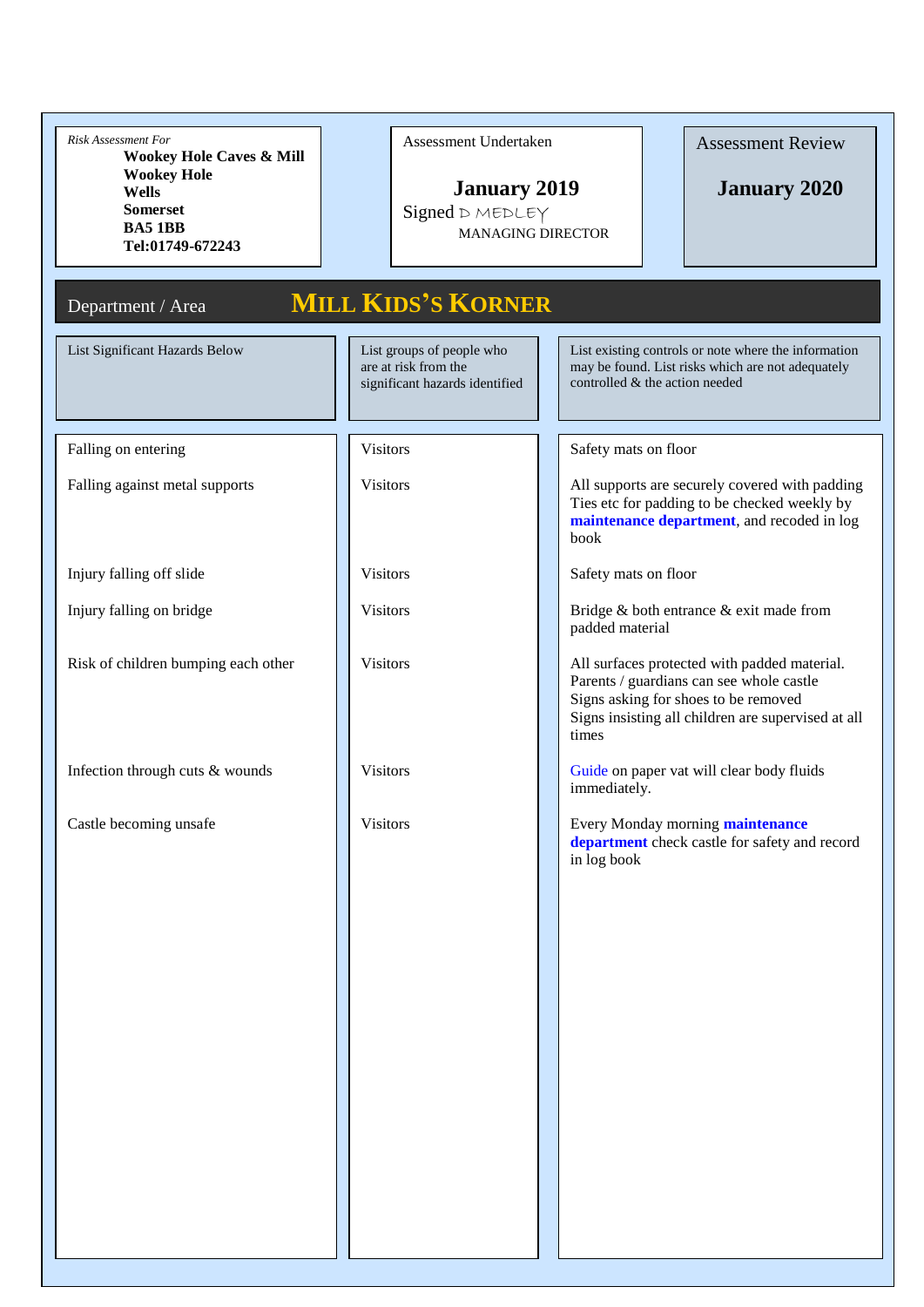| Risk Assessment For<br><b>Wookey Hole Caves &amp; Mill</b><br><b>Wookey Hole</b><br><b>Wells</b><br><b>Somerset</b><br><b>BA51BB</b><br>Tel:01749-672243<br>Department / Area | Assessment Undertaken<br><b>January 2019</b><br>Signed D MEDLEY<br><b>MANAGING DIRECTOR</b><br><b>MILL WIZARDS CASTLE</b> | <b>Assessment Review</b><br><b>January 2020</b>                                                                                                                                                |
|-------------------------------------------------------------------------------------------------------------------------------------------------------------------------------|---------------------------------------------------------------------------------------------------------------------------|------------------------------------------------------------------------------------------------------------------------------------------------------------------------------------------------|
| List Significant Hazards Below                                                                                                                                                | List groups of people who<br>are at risk from the<br>significant hazards identified                                       | List existing controls or note where the information<br>may be found. List risks which are not adequately<br>controlled & the action needed                                                    |
| Falling on entering                                                                                                                                                           | <b>Visitors</b>                                                                                                           | Safety mats on floor                                                                                                                                                                           |
| Falling against metal supports                                                                                                                                                | <b>Visitors</b>                                                                                                           | All supports are securely covered with padding<br>Ties etc for padding to be checked weekly by<br>maintenance department, and recoded in log<br>book                                           |
| Injury falling off slide                                                                                                                                                      | <b>Visitors</b>                                                                                                           | Safety mats on floor                                                                                                                                                                           |
| Injury falling on bridge                                                                                                                                                      | <b>Visitors</b>                                                                                                           | Bridge & both entrance & exit made from<br>padded material                                                                                                                                     |
| Injury falling on rope walkway                                                                                                                                                | <b>Visitors</b>                                                                                                           | Ropeway secured at both ends, and both sides<br>Ropeway has netting on both sides to prevent<br>falling off                                                                                    |
| Risk of children bumping each other                                                                                                                                           | <b>Visitors</b>                                                                                                           | All surfaces protected with padded material.<br>Parents / guardians can see whole castle<br>Signs asking for shoes to be removed<br>Signs insisting all children are supervised at all<br>umes |
| Infection through cuts & wounds                                                                                                                                               | <b>Visitors</b>                                                                                                           | Guide on paper vat will clear body fluids<br>immediately.                                                                                                                                      |
| Castle becoming unsafe                                                                                                                                                        | <b>Visitors</b>                                                                                                           | Every Monday morning maintenance<br>department check castle for safety and record<br>in log book                                                                                               |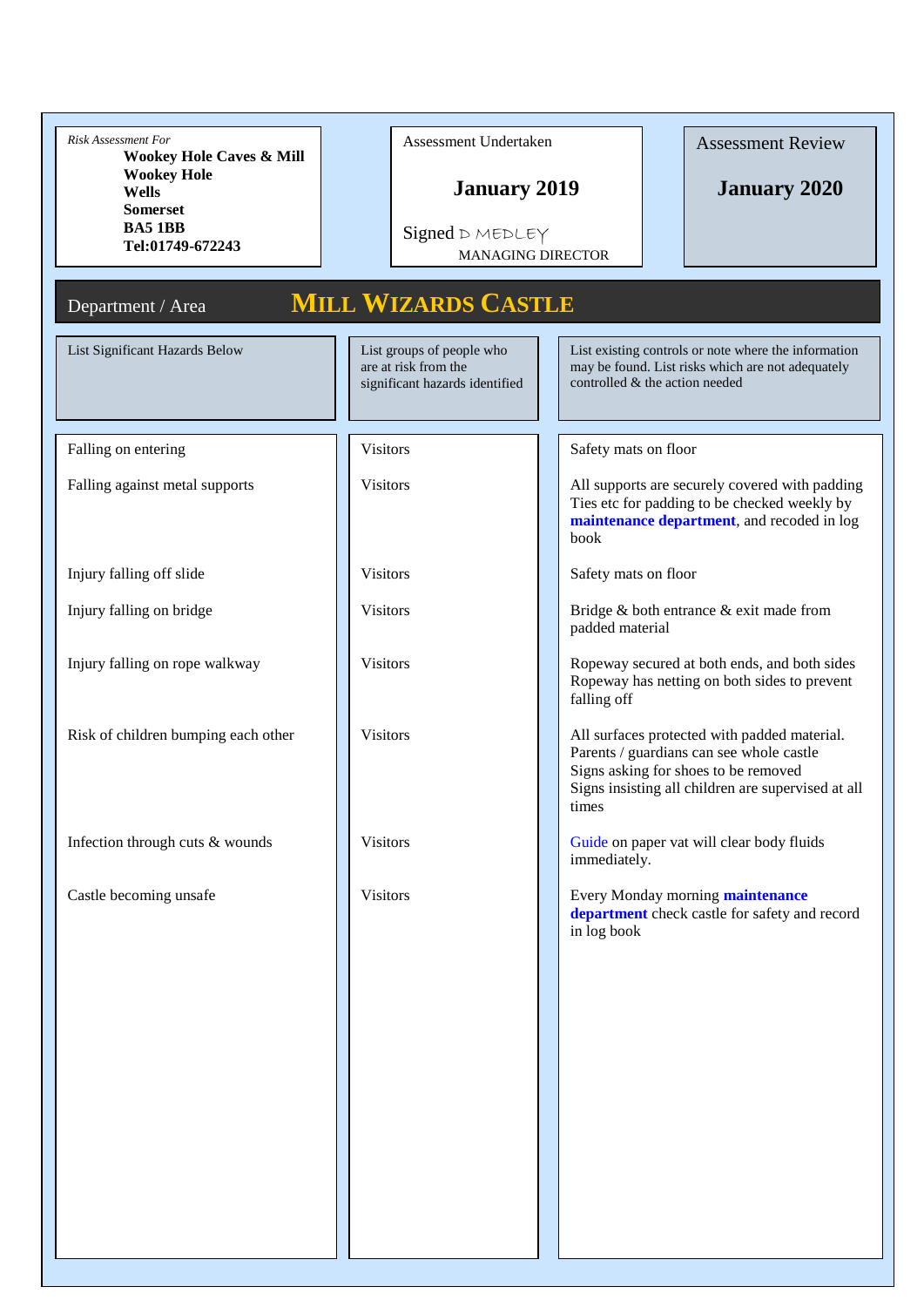| Risk Assessment For<br><b>Wookey Hole Caves &amp; Mill</b><br><b>Wookey Hole</b><br>Wells<br><b>Somerset</b><br><b>BA51BB</b><br>Tel:01749-672243 | Assessment Undertaken<br><b>January 2019</b><br>Signed D MEDLEY<br><b>MANAGING DIRECTOR</b> | <b>Assessment Review</b><br><b>January 2020</b>                                                                                                                                                                    |
|---------------------------------------------------------------------------------------------------------------------------------------------------|---------------------------------------------------------------------------------------------|--------------------------------------------------------------------------------------------------------------------------------------------------------------------------------------------------------------------|
| Department / Area                                                                                                                                 | <b>MILL THEATRE SPACE</b>                                                                   |                                                                                                                                                                                                                    |
| List Significant Hazards Below                                                                                                                    | List groups of people who<br>are at risk from the<br>significant hazards identified         | List existing controls or note where the information<br>may be found. List risks which are not adequately<br>controlled & the action needed                                                                        |
| Falling from stage                                                                                                                                | Staff / visitors                                                                            | Perimeter and steps to stage are clearly defined<br>with white tape.<br>Drapes round side and rear of stage are<br>fireproofed.<br>(There is staging behind the drapes).                                           |
| Falling tripping in back stage area                                                                                                               | Staff / Visitors                                                                            | Area has adequate low lighting and a fire exit<br>(which does not require crossing the stage).<br>Cables are all in the roof. There are no trailing<br>cables                                                      |
| Injury during show                                                                                                                                | Staff / Visitors                                                                            | Performers on stage are carrying out rehearsed<br>performances<br>Members of the public may be invited on stage<br>to take part in the show.<br>They will be supervised through out the time<br>they are on stage. |
| Theatre lights falling from roof                                                                                                                  | Staff/Visitors                                                                              | All lights hook clamped and safety chained                                                                                                                                                                         |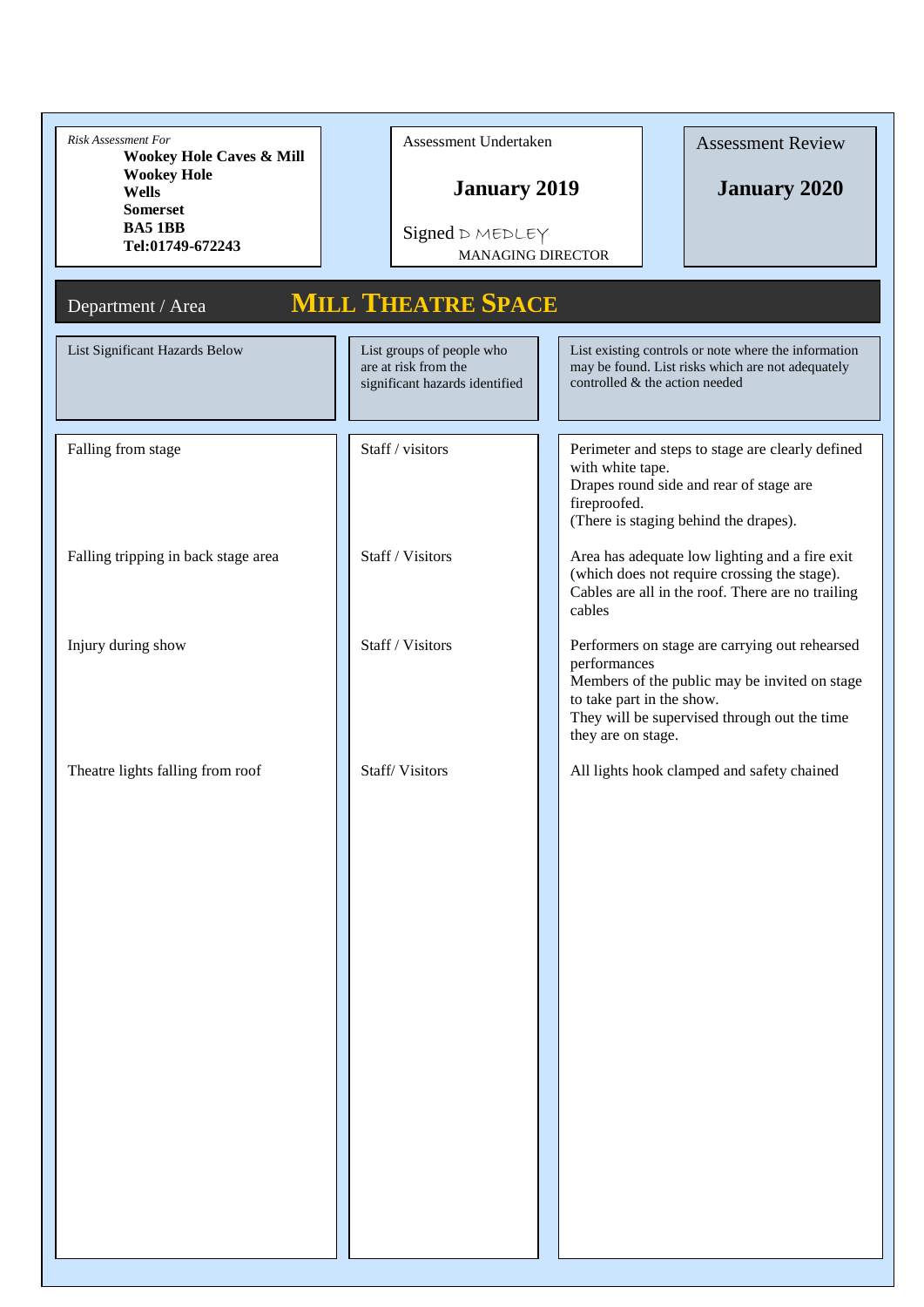| Risk Assessment For<br><b>Wookey Hole Caves &amp; Mill</b><br><b>Wookey Hole</b><br><b>Wells</b><br><b>Somerset</b><br><b>BA51BB</b><br>Tel:01749-672243 | Assessment Undertaken<br><b>January 2019</b><br>Signed D MEDLEY<br><b>MANAGING DIRECTOR</b> | <b>Assessment Review</b><br><b>January 2020</b>                                                                                                                                                                                                                                                                                                                                                                                           |
|----------------------------------------------------------------------------------------------------------------------------------------------------------|---------------------------------------------------------------------------------------------|-------------------------------------------------------------------------------------------------------------------------------------------------------------------------------------------------------------------------------------------------------------------------------------------------------------------------------------------------------------------------------------------------------------------------------------------|
| Department / Area                                                                                                                                        | <b>MILL PIRATES AQUA BLASTER</b>                                                            |                                                                                                                                                                                                                                                                                                                                                                                                                                           |
| List Significant Hazards Below                                                                                                                           | List groups of people who<br>are at risk from the<br>significant hazards identified         | List existing controls or note where the information<br>may be found. List risks which are not adequately<br>controlled & the action needed                                                                                                                                                                                                                                                                                               |
| Risk of electrocution                                                                                                                                    | Staff / Visitors                                                                            | Electrical supply isolated with RCD<br>Electrical supply not visible or able to be hit<br>with water cannons                                                                                                                                                                                                                                                                                                                              |
| Legionellas Disease                                                                                                                                      | Staff / Visitors                                                                            | Water Thermometer to be purchased<br>At 2pm every day the water temperature to be<br>taken and recorded in a book (Penny Pier<br>Staff)<br>Every morning Penny Pier Staff to check unit<br>and remove any debris<br>If on any day temperature is 20 degrees C or<br>above a biocide will be added (Penny Pier<br>Staff)<br>Every Monday morning during summer months<br>water to be completely drained and refilled<br>(Penny Pier Staff) |
| Risk of drowning                                                                                                                                         | <b>Visitors</b>                                                                             | Signs say children should not be left unattended<br>in this area<br>Penny Pier Staff to regularly patrol area                                                                                                                                                                                                                                                                                                                             |
| Risk of falling into nearby canal                                                                                                                        | <b>Visitors</b>                                                                             | Signs say children should not be left unattended<br>in this area<br>Penny Pier Staff to regularly patrol area                                                                                                                                                                                                                                                                                                                             |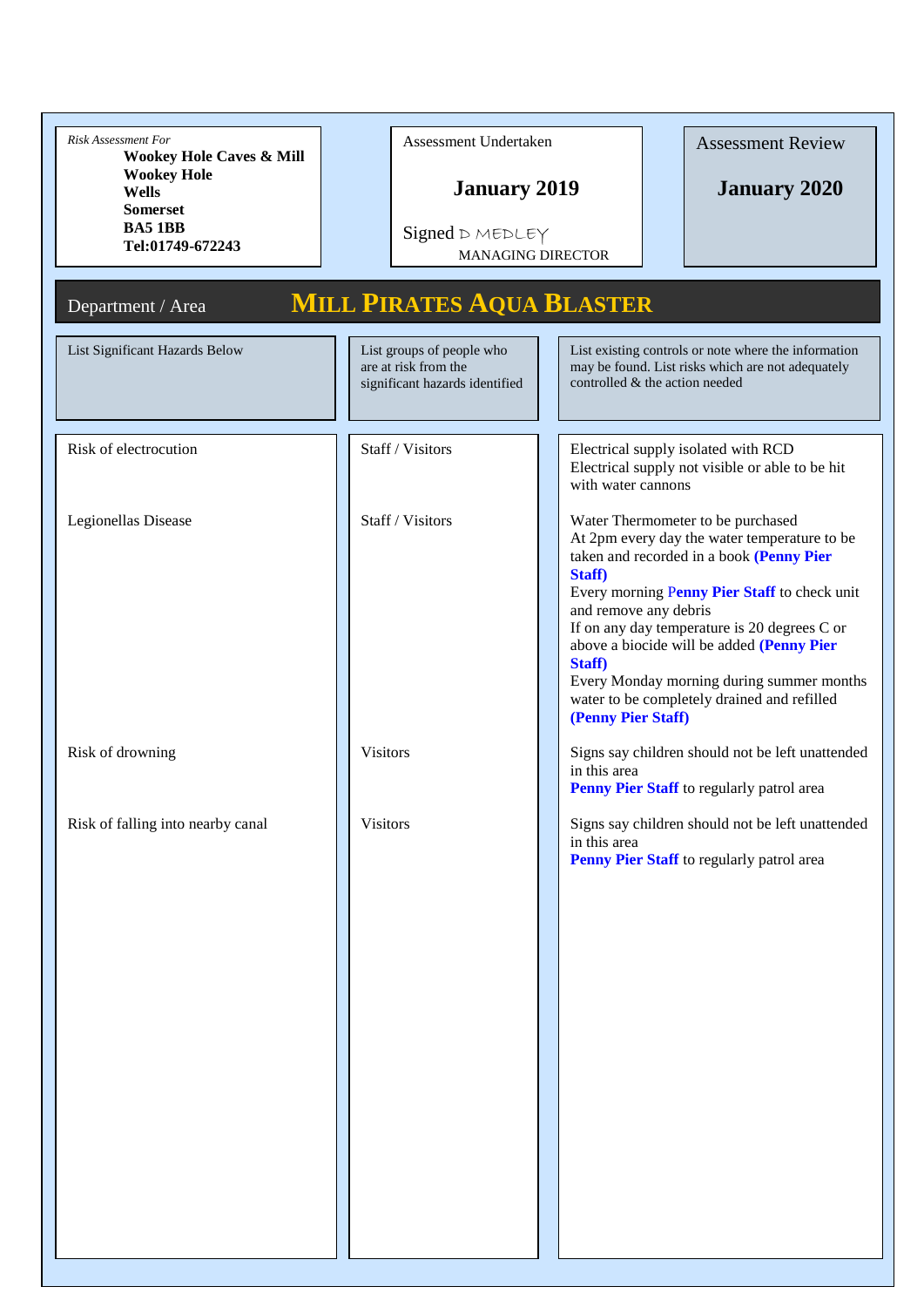| <b>Risk Assessment For</b><br>Wookey Hole Caves & Mill | Assessment Undertaken                                                               | <b>Assessment Review</b>                                                                                                                                                  |
|--------------------------------------------------------|-------------------------------------------------------------------------------------|---------------------------------------------------------------------------------------------------------------------------------------------------------------------------|
| <b>Wookey Hole</b><br><b>Wells</b>                     | <b>January 2019</b>                                                                 | <b>January 2020</b>                                                                                                                                                       |
| <b>Somerset</b><br><b>BA51BB</b>                       | Signed D MEDLEY                                                                     |                                                                                                                                                                           |
| Tel:01749-672243                                       | <b>MANAGING DIRECTOR</b>                                                            |                                                                                                                                                                           |
| Department / Area                                      | <b>PAPER MAKING</b>                                                                 |                                                                                                                                                                           |
| List Significant Hazards Below                         | List groups of people who<br>are at risk from the<br>significant hazards identified | List existing controls or note where the information<br>may be found. List risks which are not adequately<br>controlled & the action needed                               |
|                                                        |                                                                                     |                                                                                                                                                                           |
| Injury from Glazing machine                            | <b>Staff</b>                                                                        | Avoid solitary working.<br>Care must be taken to feed zinc sheets in<br>correctly.<br>Only Trained Staff over 16 to operate.                                              |
| Injury from Dry press                                  | Staff                                                                               | Avoid solitary working.<br>Care must be taken when placing sheets/hard<br>boards in machine.<br>Only Trained Staff over 16 to operate.                                    |
| Injury from Guillotine                                 | <b>Staff</b>                                                                        | Avoid solitary working.<br>Safety guard feature must be working.<br>Only Trained Staff over 16 to operate                                                                 |
| Dust                                                   | <b>Staff</b>                                                                        | Hoover regularly.<br>Wear protective masks supplied                                                                                                                       |
| Lifting/moving packages                                | Staff                                                                               | Manual handling training to be organised for all<br>staff. Until trained seek advice from line<br>manager.                                                                |
| Slipping on Steps in drying loft                       | Staff                                                                               | Install handrail                                                                                                                                                          |
| Moving raw materials (e.g.; 180kg bales<br>of cotton)  | Staff                                                                               | Avoid solitary working<br>Keep work area neat and tidy                                                                                                                    |
| Carrying wet paper from vat floor to<br>drying loft    | Staff                                                                               | Avoid solitary working<br>Prop open doors                                                                                                                                 |
| Injury from wet press                                  | Staff                                                                               | Only Trained Staff over 16 to operate.                                                                                                                                    |
| Injury from Vat/hog and pump                           | Staff                                                                               | Only Trained Staff over 16 to operate.                                                                                                                                    |
| Injury from Stuff chest                                | Staff                                                                               | Caution whilst cleaning out.<br>Use of 'Danger Do Not Operate' signs<br><b>No lone working</b>                                                                            |
| Injury using Beater                                    | Staff                                                                               | Only Trained Staff over 16 to operate.<br>Use of 'Danger Do Not Operate' signs when<br>cleaning out or checking beater roll<br>No lone working whilst checking / cleaning |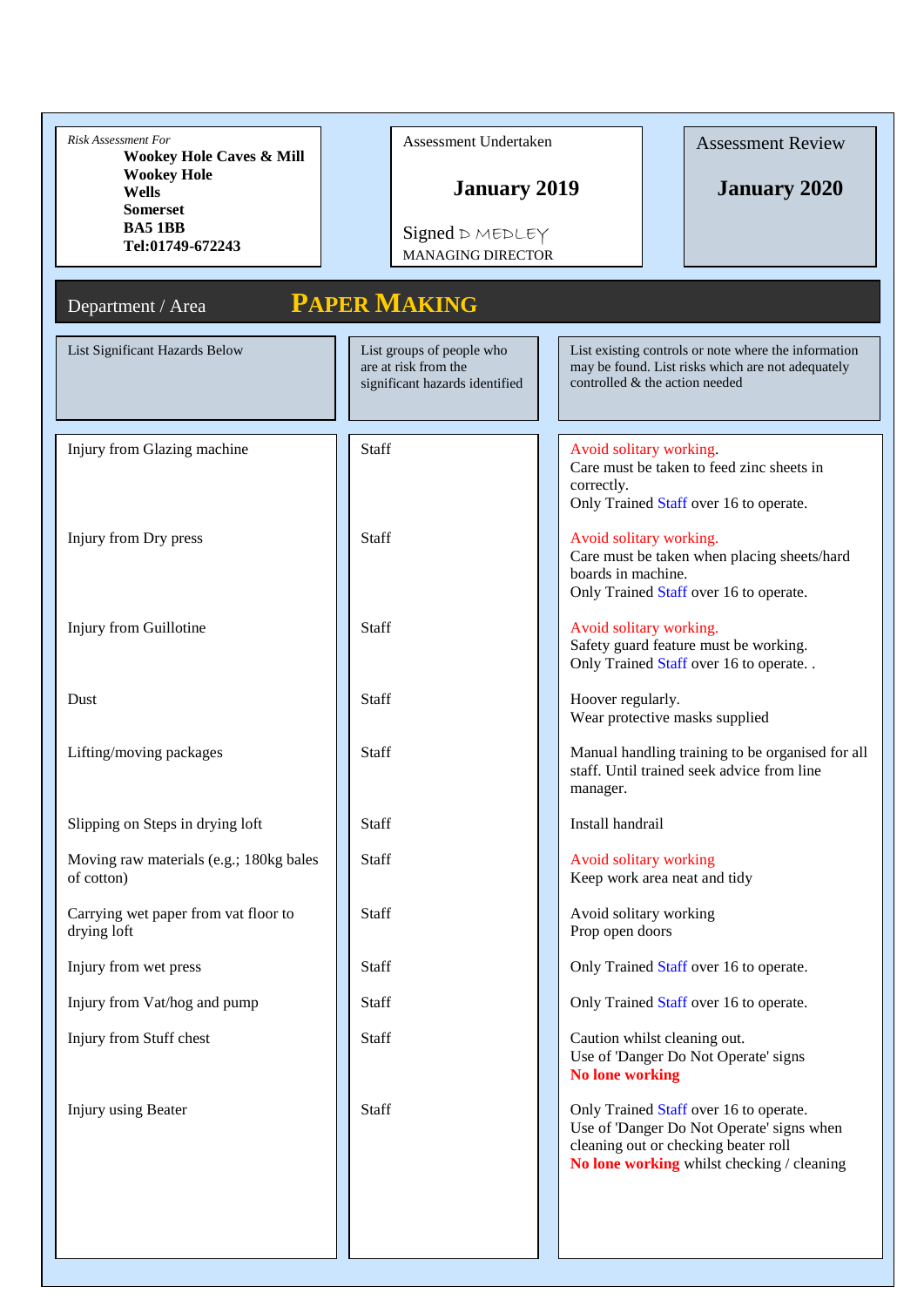| Risk Assessment For<br><b>Wookey Hole Caves &amp; Mill</b><br><b>Wookey Hole</b><br><b>Wells</b><br><b>Somerset</b><br><b>BA51BB</b><br>Tel:01749-672243 | Assessment Undertaken<br><b>January 2019</b><br>Signed D MEDLEY<br><b>MANAGING DIRECTOR</b> | <b>Assessment Review</b><br><b>January 2020</b>                                                                                             |
|----------------------------------------------------------------------------------------------------------------------------------------------------------|---------------------------------------------------------------------------------------------|---------------------------------------------------------------------------------------------------------------------------------------------|
| Department / Area                                                                                                                                        | <b>PAPER MAKING</b>                                                                         |                                                                                                                                             |
| List Significant Hazards Below                                                                                                                           | List groups of people who<br>are at risk from the<br>significant hazards identified         | List existing controls or note where the information<br>may be found. List risks which are not adequately<br>controlled & the action needed |
| Slippery floor in vat room                                                                                                                               | Staff                                                                                       | Periodic replacement of wooden slats                                                                                                        |
| Injury from Paper finishing machine                                                                                                                      | Staff                                                                                       | Only Trained Staff over 16 to operate<br>Room needs to be kept well lit.<br>Protective bars in place                                        |
| Injury from Post sliding on railway                                                                                                                      | Staff                                                                                       | Steel toe-capped boots                                                                                                                      |
| Ladders in drying loft                                                                                                                                   | Staff                                                                                       | <b>No lone working</b><br>Replacement of any faulty ladders                                                                                 |
| Repetitive strain injury                                                                                                                                 | Staff                                                                                       | Swap workstations                                                                                                                           |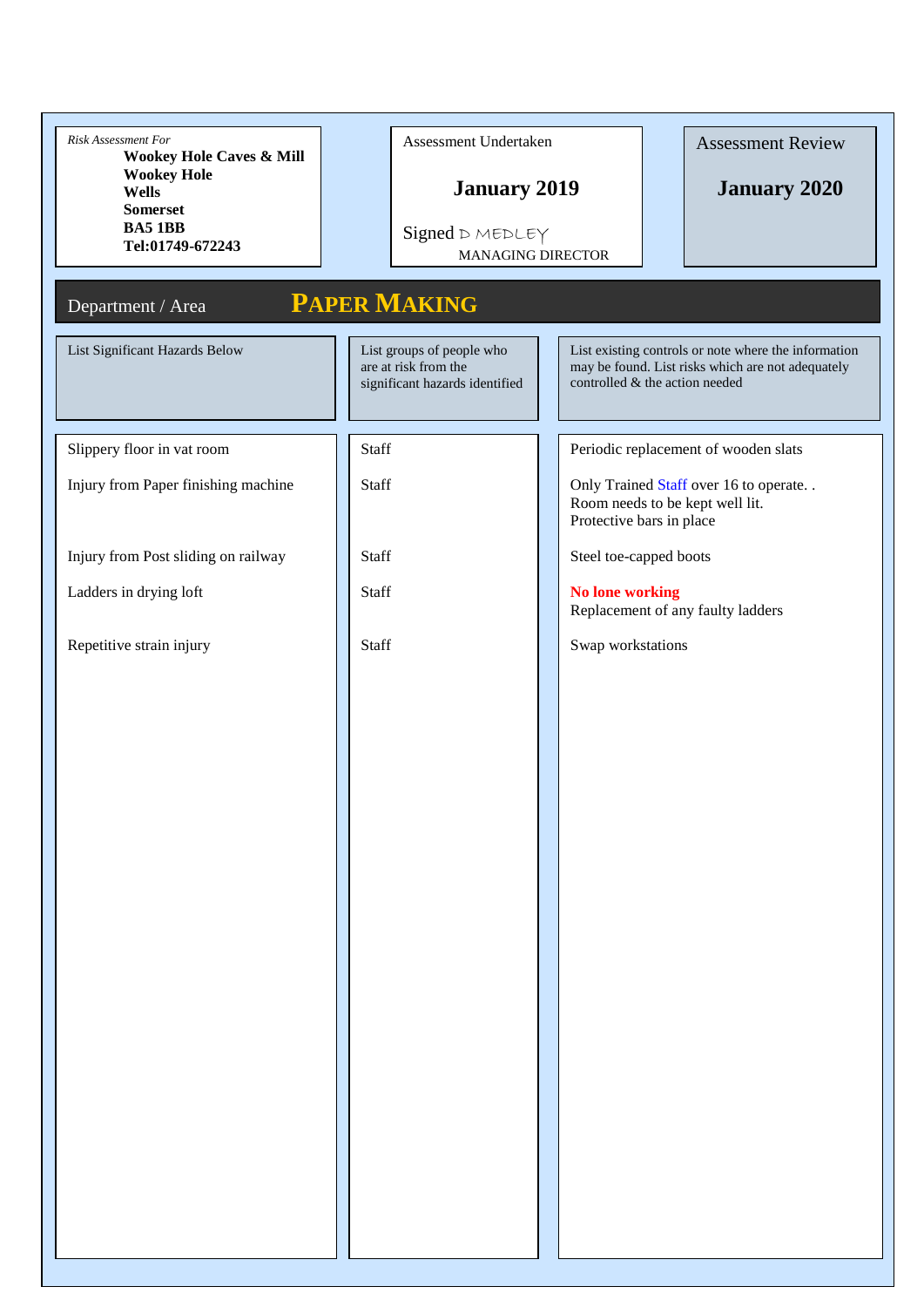| <b>Risk Assessment For</b><br><b>Wookey Hole Caves &amp; Mill</b><br><b>Wookey Hole</b> | Assessment Undertaken                                                               | <b>Assessment Review</b>                                                                                                                                                                                                                                                |
|-----------------------------------------------------------------------------------------|-------------------------------------------------------------------------------------|-------------------------------------------------------------------------------------------------------------------------------------------------------------------------------------------------------------------------------------------------------------------------|
| <b>Wells</b><br><b>Somerset</b><br><b>BA5 1BB</b><br>Tel:01749-672243                   | <b>January 2019</b><br>Signed D MEDLEY<br><b>MANAGING DIRECTOR</b>                  | <b>January 2020</b>                                                                                                                                                                                                                                                     |
| Department / Area                                                                       | <b>MILL OFFICES</b>                                                                 |                                                                                                                                                                                                                                                                         |
| List Significant Hazards Below                                                          | List groups of people who<br>are at risk from the<br>significant hazards identified | List existing controls or note where the information<br>may be found. List risks which are not adequately<br>controlled & the action needed                                                                                                                             |
| Computer / VDU operation                                                                | Staff                                                                               | Adjust workstation to individual requirements,<br>i.e.: vdu screen, foot and wrist rests, height of<br>chair.<br>Breaks to be taken in accordance with H&S<br>(Display Screen Regulations).<br>Annual Eye Tests in accordance with H&S<br>(Display Screen Regulations). |
| Trip Hazard from trailing electrical<br>cables                                          | <b>Staff</b>                                                                        | Use cable tidy<br>Re-organise furniture (where possible)<br>Secure cables to wall (where possible)                                                                                                                                                                      |
| <b>Printer Cartridges</b>                                                               | <b>Staff</b>                                                                        | Avoid skin contact where possible.<br>Dispose safely to appropriate organisation                                                                                                                                                                                        |
| Hearing loss through answering<br>telephones                                            | <b>Staff</b>                                                                        | Obtain hands free telephone or headsets.                                                                                                                                                                                                                                |
| High shelving                                                                           | <b>Staff</b>                                                                        | Old documents archived to upstairs files for<br>occasional reference only on highest shelves.<br>Use correct steps to retrieve highest files                                                                                                                            |
| Fire risk from Paper/boxes stored by<br>heaters                                         | Staff                                                                               | Tidy and store away from heaters                                                                                                                                                                                                                                        |
| Trip risk from Step at entrance to office                                               | Staff                                                                               | Verbal warning to visitors                                                                                                                                                                                                                                              |
| Cash handling and transportation of cash<br>to bank                                     | Staff                                                                               | Use locks on doors; use spy holes and intercom.<br>Use Cash carrying companies where possible.<br>If going to bank carry money unobtrusively in<br>unmarked bags and at random times.<br>Be aware of the risk of attack                                                 |
| Carrying and lifting heavy packages                                                     | Staff                                                                               | Manual handling training to be organised for all<br>staff. Until trained seek advice from line<br>manager.                                                                                                                                                              |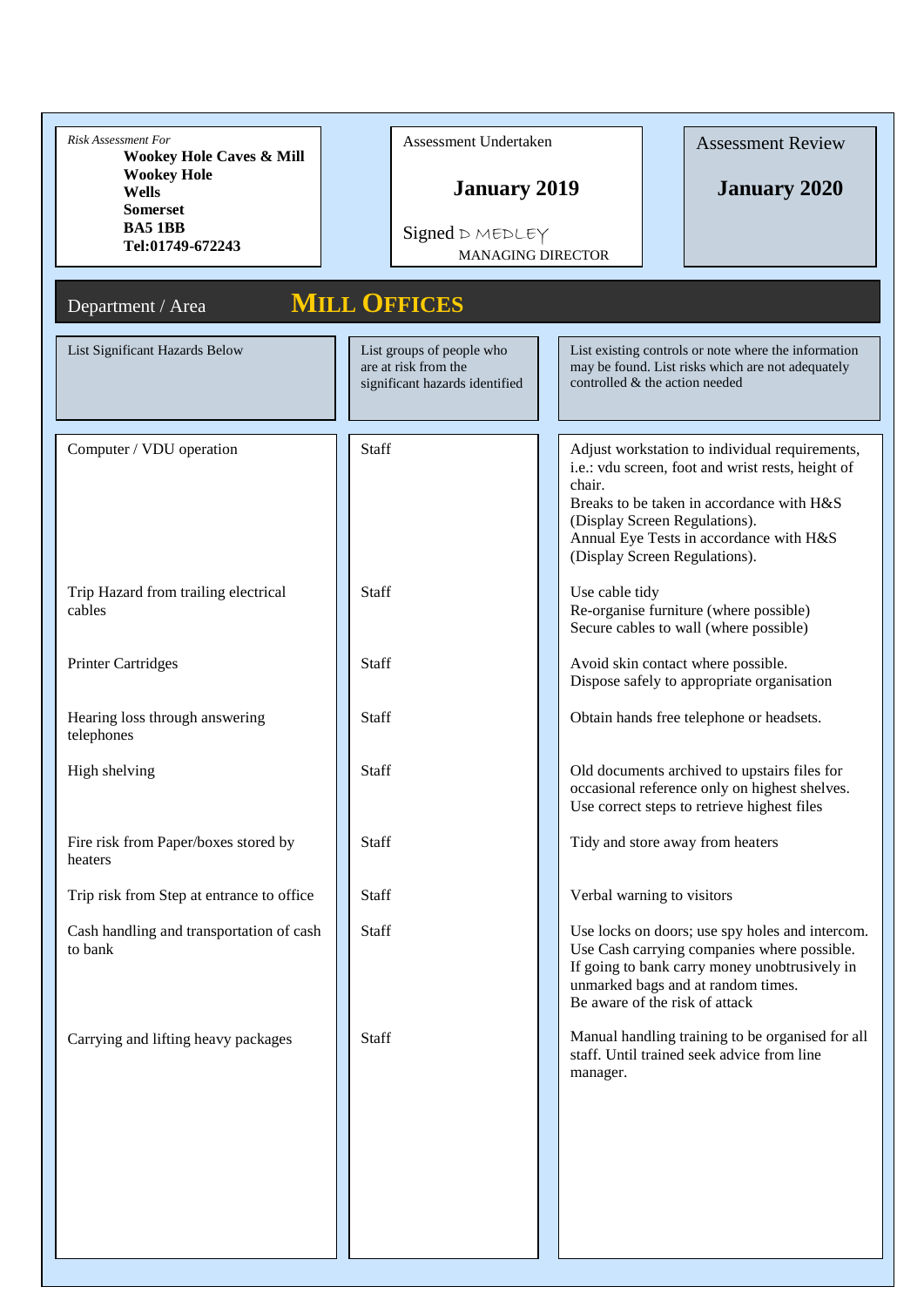| Risk Assessment For<br><b>Wookey Hole Caves &amp; Mill</b><br><b>Wookey Hole</b><br><b>Wells</b><br><b>Somerset</b><br><b>BA51BB</b><br>Tel:01749-672243<br>Department / Area | Assessment Undertaken<br><b>January 2019</b><br>Signed D MEDLEY<br><b>MANAGING DIRECTOR</b><br><b>MILL SHOPS</b> | <b>Assessment Review</b><br><b>January 2020</b>                                                                                             |
|-------------------------------------------------------------------------------------------------------------------------------------------------------------------------------|------------------------------------------------------------------------------------------------------------------|---------------------------------------------------------------------------------------------------------------------------------------------|
| List Significant Hazards Below                                                                                                                                                | List groups of people who<br>are at risk from the<br>significant hazards identified                              | List existing controls or note where the information<br>may be found. List risks which are not adequately<br>controlled & the action needed |
| Movement of Cash                                                                                                                                                              | <b>Staff</b>                                                                                                     | Awareness of risks involved and sensible<br>transportation                                                                                  |
| Aggressive visitors                                                                                                                                                           | Staff                                                                                                            | Awareness of risks and correct handling of<br>situations                                                                                    |
| Lifting boxes and cumbersome<br>packages.                                                                                                                                     | Staff                                                                                                            | Manual handling training to be organised for all<br>staff. Until trained seek advice from line<br>manager.                                  |
| Tripping over Electric Cables                                                                                                                                                 | Staff / visitors                                                                                                 | Ensure that cables are fixed down<br>Use protecting matting if required                                                                     |
| Using stepladders for high shelves                                                                                                                                            | Staff                                                                                                            | Always use correct sized ladder & have second<br>person hold ladder whilst using.                                                           |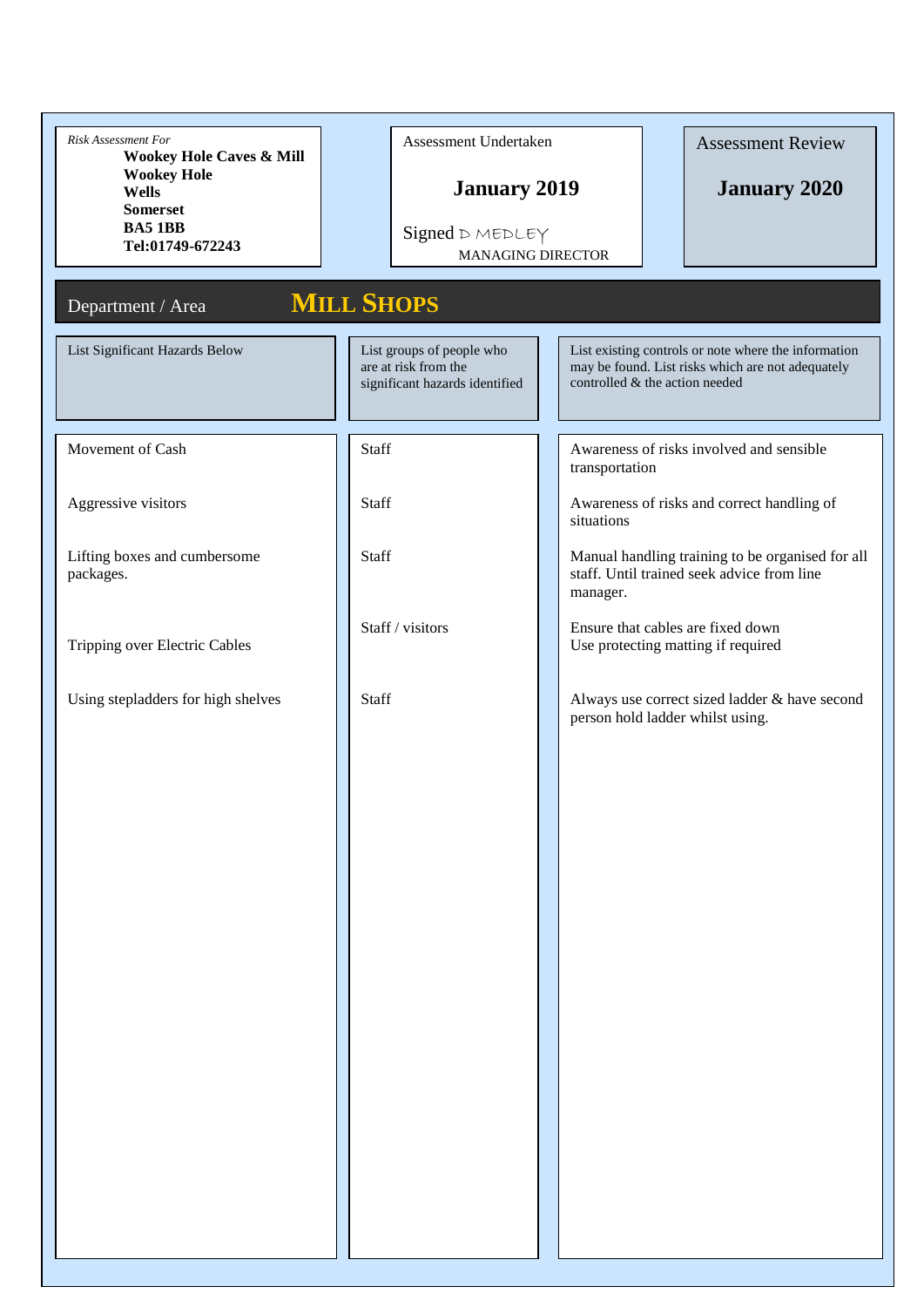| <b>Risk Assessment For</b><br><b>Wookey Hole Caves &amp; Mill</b> | Assessment Undertaken                                                               | <b>Assessment Review</b>                                                                                                                                                            |  |  |
|-------------------------------------------------------------------|-------------------------------------------------------------------------------------|-------------------------------------------------------------------------------------------------------------------------------------------------------------------------------------|--|--|
| <b>Wookey Hole</b><br><b>Wells</b><br><b>Somerset</b>             | <b>January 2019</b>                                                                 | <b>January 2020</b>                                                                                                                                                                 |  |  |
| <b>BA51BB</b><br>Tel:01749-672243                                 | $Signed$ $D$ $MEDLEY$                                                               | <b>MANAGING DIRECTOR</b>                                                                                                                                                            |  |  |
| Department / Area                                                 | <b>CATERING DEPARTMENT</b>                                                          |                                                                                                                                                                                     |  |  |
| List Significant Hazards Below                                    | List groups of people who<br>are at risk from the<br>significant hazards identified | List existing controls or note where the information<br>may be found. List risks which are not adequately<br>controlled & the action needed                                         |  |  |
| Bar - risk of attack after service                                | <b>Staff</b>                                                                        | Lockable grills, lockable door.<br>Money locked away as soon as possible                                                                                                            |  |  |
| Cleaning beer lines                                               | <b>Staff</b>                                                                        | Training in correct usage of chemicals.<br>See COSHH file.                                                                                                                          |  |  |
| Moving of heavy beer barrels                                      | <b>Staff</b>                                                                        | Training in correct lifting techniques.<br>Ask delivery drivers to move heavy barrels                                                                                               |  |  |
| Injury from moving of function tables<br>and chairs               | Staff                                                                               | Manual handling training to be organised for all<br>staff. Until trained seek advice from line<br>manager.                                                                          |  |  |
| Fire extinguishers dropping on toes                               | <b>Staff</b>                                                                        | Only to be used in case of fire                                                                                                                                                     |  |  |
| Robot Coupe (food processor) – danger<br>of cuts                  | <b>Staff</b>                                                                        | Only Trained Staff over 16 to operate.<br>Safety guards must always be in place.<br>No jewellery or dangly clothes etc.                                                             |  |  |
| Injury Lifting and moving stock.                                  | <b>Staff</b>                                                                        | Manual handling training to be organised for all<br>staff. Until trained seek advice from line<br>manager<br>Put stock away as soon as delivered                                    |  |  |
| Dishwasher - danger of burns and<br>chemical splashes             | <b>Staff</b>                                                                        | Only trained staff may use.<br>Notices on correct use by machine<br>Goggles & gloves supplied for changing<br>chemicals must be used<br>Safety cut off device fitted to dishwasher. |  |  |
| Injury from Cleaning chemicals                                    | <b>Staff</b>                                                                        | Only trained staff may use.<br>See COSHH separate file                                                                                                                              |  |  |
| Gas oven range - danger of burns                                  | <b>Staff</b>                                                                        | Only trained staff may use.<br>Notices on correct use by machine<br>Protective apron and gloves must be worn                                                                        |  |  |
| Combi steamer - steam burns and burns                             | <b>Staff</b>                                                                        | Only trained staff may use.<br>Notices on correct use by machine<br>Protective apron and gloves must be worn                                                                        |  |  |
| Griddle                                                           | Staff                                                                               | Only trained staff may use.<br>Screen provided to prevent splashes<br>Protective apron and gloves must be worn                                                                      |  |  |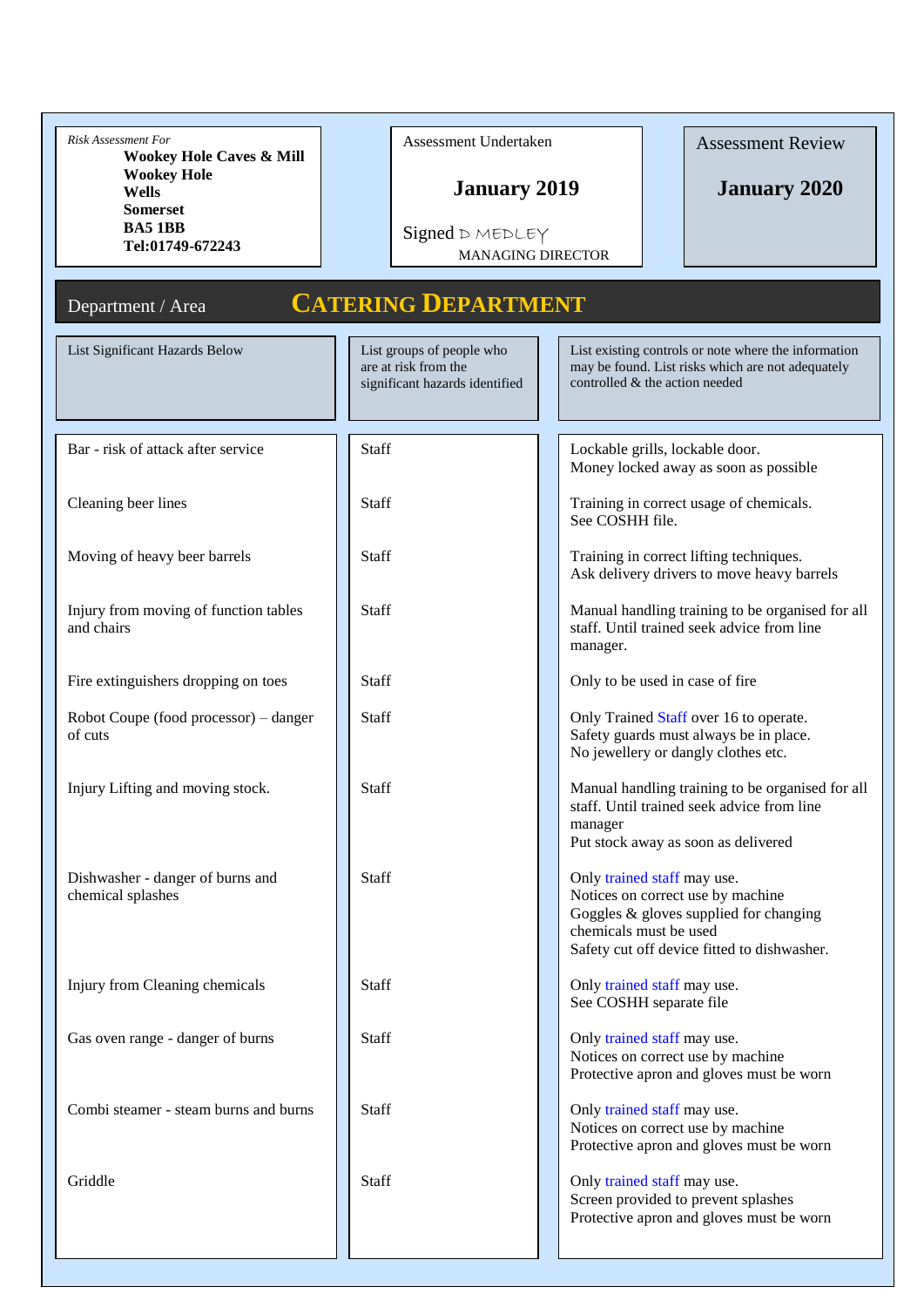| <b>Risk Assessment For</b><br><b>Wookey Hole Caves &amp; Mill</b><br><b>Wookey Hole</b><br><b>Wells</b><br><b>Somerset</b><br><b>BA51BB</b><br>Tel:01749-672243<br>Department / Area | Assessment Undertaken<br><b>January 2019</b><br>Signed D MEDLEY<br><b>MANAGING DIRECTOR</b><br><b>CATERING DEPARTMENT</b> | <b>Assessment Review</b><br><b>January 2020</b>                                                                                                                                                                               |  |  |
|--------------------------------------------------------------------------------------------------------------------------------------------------------------------------------------|---------------------------------------------------------------------------------------------------------------------------|-------------------------------------------------------------------------------------------------------------------------------------------------------------------------------------------------------------------------------|--|--|
| List Significant Hazards Below                                                                                                                                                       | List groups of people who<br>are at risk from the<br>significant hazards identified                                       | List existing controls or note where the information<br>may be found. List risks which are not adequately<br>controlled & the action needed                                                                                   |  |  |
| Deep fat fryer - hot fat burns                                                                                                                                                       | Staff                                                                                                                     | Only trained staff may use.<br>Notices on correct use by machine protective<br>apron and gloves must be worn                                                                                                                  |  |  |
| Kitchen knives - danger of cuts                                                                                                                                                      | <b>Staff</b>                                                                                                              | Kept separately in metal drawer and washed<br>separately                                                                                                                                                                      |  |  |
| Injury from Clingfilm cutter                                                                                                                                                         | <b>Staff</b>                                                                                                              | Only trained staff may use.<br>Notices on correct use by machine                                                                                                                                                              |  |  |
| Wet floors $-$ mopping                                                                                                                                                               | <b>Staff</b>                                                                                                              | Training. Wet floor sign                                                                                                                                                                                                      |  |  |
| Grill and toaster - danger of burns                                                                                                                                                  | <b>Staff</b>                                                                                                              | Only trained staff may use.                                                                                                                                                                                                   |  |  |
| Danger of fire with any appliance                                                                                                                                                    | Staff                                                                                                                     | Training. Fire blankets; fire extinguishers                                                                                                                                                                                   |  |  |
| General danger of cuts, burns and falls                                                                                                                                              | <b>Staff</b>                                                                                                              | Trained appointed persons and first aider.<br>Training kept up to date.<br>First aid box kept fully stocked                                                                                                                   |  |  |
| Freezers - burns from cold                                                                                                                                                           | Staff                                                                                                                     | Training                                                                                                                                                                                                                      |  |  |
| Food poisoning                                                                                                                                                                       | Staff / visitors                                                                                                          | Staff training - all staff trained in basic food<br>hygiene.<br>Supervision of food production areas.<br>On the job training.<br>Refresher courses and certificate 'in-house'<br>training - every year for new seasonal staff |  |  |
| Rice cooker (steam burns)                                                                                                                                                            | Staff                                                                                                                     | Only trained staff may use.<br>Leave space around cooker<br>Lead to be tucked away.                                                                                                                                           |  |  |
| Chip scuttle (take away) danger of burns                                                                                                                                             | Staff                                                                                                                     | Only trained staff may use. Lead to be taped<br>down.<br>Use protective gloves $&$ apron when removing<br>hot parts.                                                                                                          |  |  |
| Pizza oven (danger of burns)                                                                                                                                                         | Staff                                                                                                                     | Only trained staff may use<br>Use protective gloves and apron                                                                                                                                                                 |  |  |
| Cookie Oven (danger of burns)                                                                                                                                                        | Staff                                                                                                                     | Only trained staff may use.<br>Use protective oven gloves when removing hot<br>cookies.<br>Switch off after use.                                                                                                              |  |  |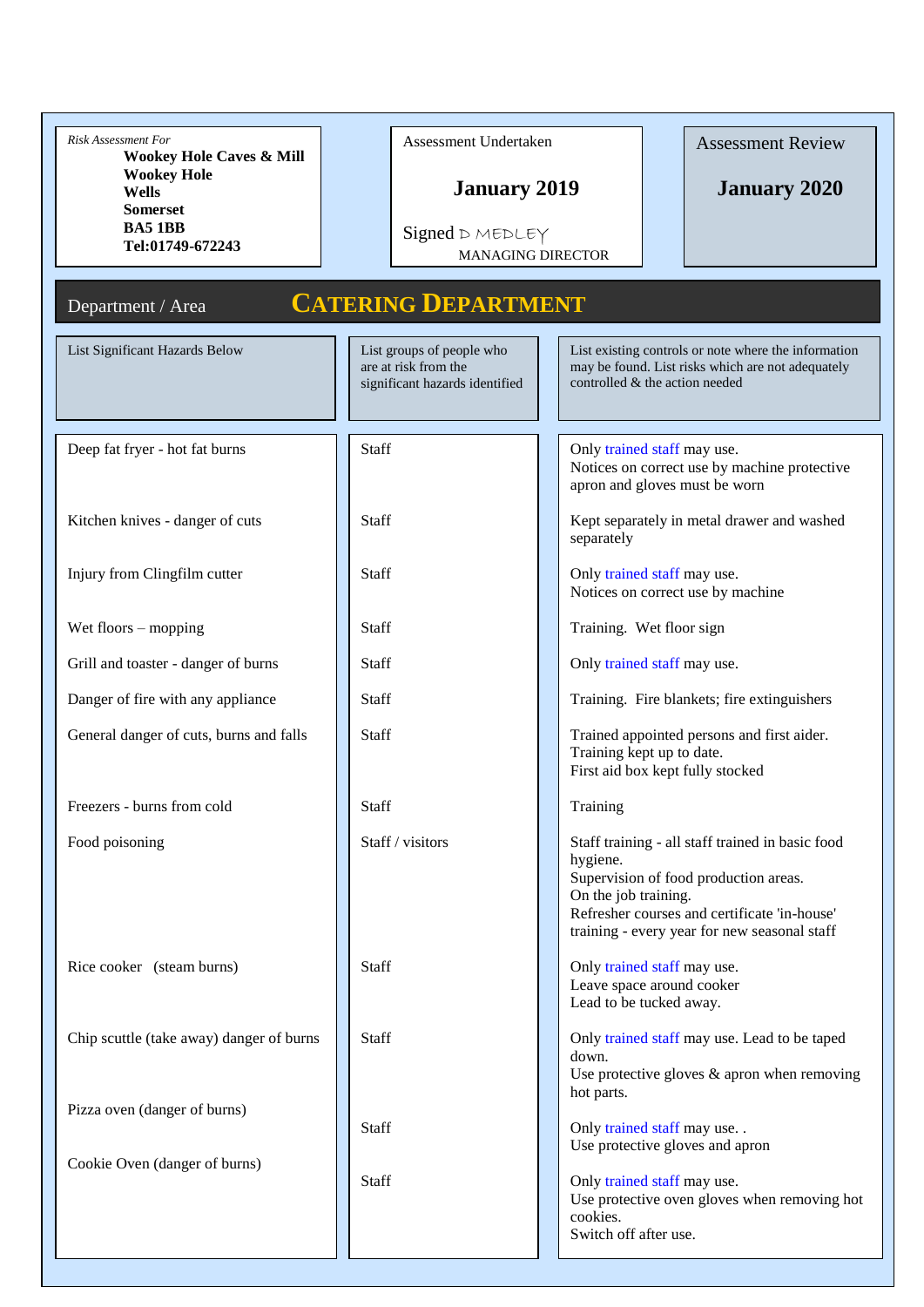| <b>Risk Assessment For</b><br><b>Wookey Hole Caves &amp; Mill</b><br><b>Wookey Hole</b><br><b>Wells</b><br><b>Somerset</b> | Assessment Undertaken<br><b>January 2019</b>                                        | <b>Assessment Review</b><br><b>January 2020</b>                                                                                             |
|----------------------------------------------------------------------------------------------------------------------------|-------------------------------------------------------------------------------------|---------------------------------------------------------------------------------------------------------------------------------------------|
| <b>BA5 1BB</b><br>Tel:01749-672243                                                                                         | Signed D MEDLEY<br><b>MANAGING DIRECTOR</b>                                         |                                                                                                                                             |
| Department / Area                                                                                                          | <b>CATERING DEPARTMENT</b>                                                          |                                                                                                                                             |
| List Significant Hazards Below                                                                                             | List groups of people who<br>are at risk from the<br>significant hazards identified | List existing controls or note where the information<br>may be found. List risks which are not adequately<br>controlled & the action needed |
| Hot water still and hot pipes.<br>Danger of burns                                                                          | Staff                                                                               | Staff training.<br>Safety collar fitted around neck of pipe to stop<br>contact with hot pipe.                                               |
| Coffee machine splashing hot liquids                                                                                       | <b>Staff</b>                                                                        | Training.<br>Raised tray for pots to stand on reduces risk                                                                                  |
| Espresso machine - Danger of steam<br>burns & boiling water. Customers<br>helping themselves to cups, falling on<br>staff  | <b>Staff</b>                                                                        | Only trained staff may use.                                                                                                                 |
| Till - trailing wire                                                                                                       | <b>Staff</b>                                                                        | Wires taped back to avoid tripping                                                                                                          |
| Hot food bain marie - risk of burns from<br>hot equipment                                                                  | <b>Staff</b>                                                                        | Training.<br>Protective clothing, i.e., oven gloves and apron<br>must be used                                                               |
| Vacuum cleaner - trailing lead - tripping                                                                                  | Staff                                                                               | Only trained staff may use.<br>Cordon off area to public or vacuum first thing<br>in the morning                                            |
| Mop bucket wet floor - danger of<br>slipping                                                                               | Staff                                                                               | Training - wet floor sign.<br>Mop after public have gone                                                                                    |
| Cash handling in busy times                                                                                                | Staff                                                                               | Training - frequent lifts from tills ensuring<br>limited amount of money in them.<br>Take cash to office.<br>Locked office when cashing up  |
| Potato Oven - danger of burns                                                                                              | Staff                                                                               | Only trained staff may use. .<br>Use protective gloves and apron                                                                            |
| Sandwich toast maker - danger of burns                                                                                     | <b>Staff</b>                                                                        | Only trained staff may use. .<br>Use protective gloves and apron                                                                            |
| Soup kettle - danger of burns                                                                                              | Staff                                                                               | Only trained staff may use. .<br>Use protective gloves and apron                                                                            |
| Microwave - danger of burns                                                                                                | <b>Staff</b>                                                                        | Gloves worn when removing items from<br>microwave<br>Check seals for leakage                                                                |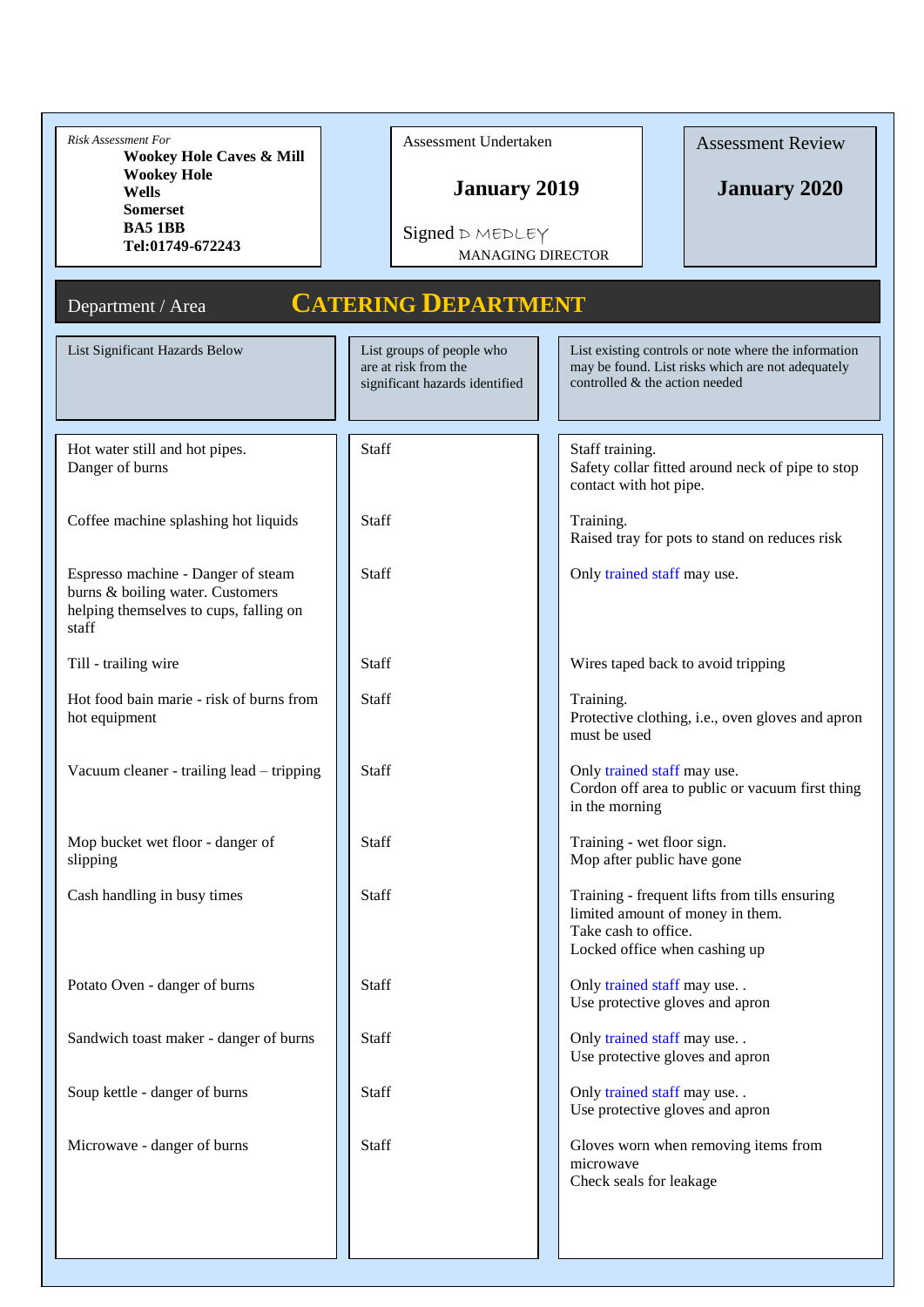| Risk Assessment For<br>Wookey Hole Caves & Mill       | Assessment Undertaken                                                               |                          | <b>Assessment Review</b>                                                                                                                    |
|-------------------------------------------------------|-------------------------------------------------------------------------------------|--------------------------|---------------------------------------------------------------------------------------------------------------------------------------------|
| <b>Wookey Hole</b><br><b>Wells</b><br><b>Somerset</b> |                                                                                     | <b>January 2019</b>      | <b>January 2020</b>                                                                                                                         |
| <b>BA51BB</b><br>Tel:01749-672243                     | Signed D MEDLEY                                                                     | <b>MANAGING DIRECTOR</b> |                                                                                                                                             |
| Department / Area                                     | <b>CATERING DEPARTMENT</b>                                                          |                          |                                                                                                                                             |
| List Significant Hazards Below                        | List groups of people who<br>are at risk from the<br>significant hazards identified |                          | List existing controls or note where the information<br>may be found. List risks which are not adequately<br>controlled & the action needed |
| Cheese grater - cut fingers, nails,<br>knuckles       | <b>Staff</b>                                                                        | Training                 |                                                                                                                                             |
| Vending machine in Mill                               | Staff                                                                               |                          | Care when refilling & closing door                                                                                                          |
| Take away fridge                                      | Staff                                                                               | Care when carrying       |                                                                                                                                             |
| Knives left in sinks                                  | Staff                                                                               |                          | Never put knives in water                                                                                                                   |
| Toaster - danger of blockage                          | Staff                                                                               | cleaning.                | Care when ejecting toast.<br>Turn off and unplug from mains before                                                                          |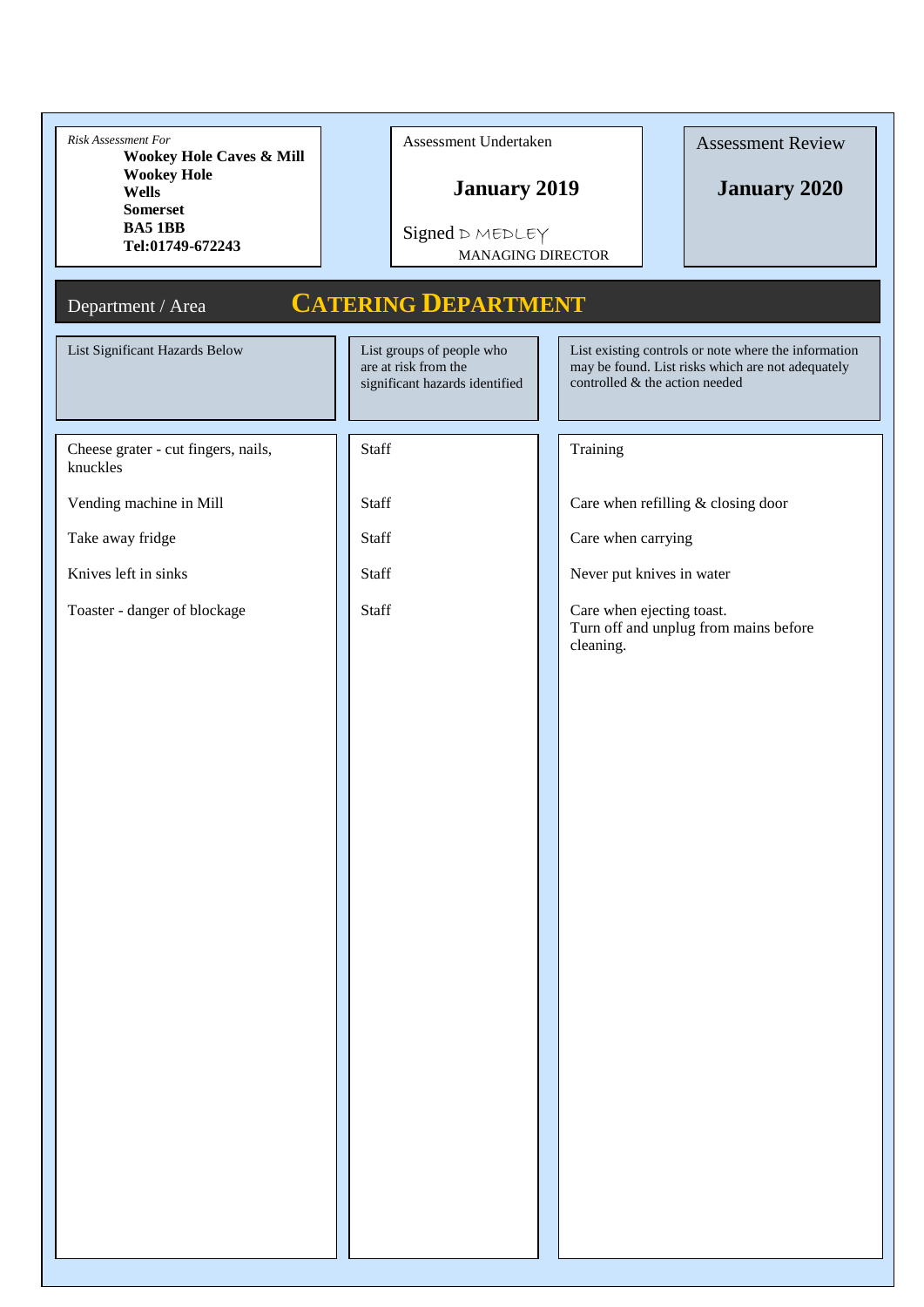| Risk Assessment For<br><b>Wookey Hole Caves &amp; Mill</b><br><b>Wookey Hole</b><br><b>Wells</b><br><b>Somerset</b><br><b>BA51BB</b><br>Tel:01749-672243<br>Department / Area | Assessment Undertaken<br><b>January 2019</b><br>Signed D MEDLEY<br><b>MANAGING DIRECTOR</b><br><b>MAINTENANCE DEPARTMENT</b> | <b>Assessment Review</b><br><b>January 2020</b>                                                                                                          |
|-------------------------------------------------------------------------------------------------------------------------------------------------------------------------------|------------------------------------------------------------------------------------------------------------------------------|----------------------------------------------------------------------------------------------------------------------------------------------------------|
| List Significant Hazards Below                                                                                                                                                | List groups of people who<br>are at risk from the<br>significant hazards identified                                          | List existing controls or note where the information<br>may be found. List risks which are not adequately<br>controlled & the action needed              |
| Chemical cleaning materials                                                                                                                                                   | Staff                                                                                                                        | Read COSHH sheets provided;<br>Wear goggles and protective clothing and<br>gloves.<br>Wipe up any spillages with appropriate solution                    |
| Unlabelled containers on site                                                                                                                                                 | Staff                                                                                                                        | Never use unlabelled containers<br>Get professionally removed                                                                                            |
| Ladders & steps                                                                                                                                                               | <b>Staff</b>                                                                                                                 | Never use damaged ladders. Tie ladders when<br>in use<br>No lone working on ladders.                                                                     |
| Platform towers                                                                                                                                                               | <b>Staff</b>                                                                                                                 | Make sure towers are put up properly and<br>locked in.<br>Never use around overhead cables                                                               |
| Falling or dropping objects whilst<br>Overhead working                                                                                                                        | <b>Staff</b>                                                                                                                 | Rope off appropriate areas.<br>Place warning boards only to be removed by<br>person who signed for them                                                  |
| Electrocution from Electrical equipment                                                                                                                                       | Staff                                                                                                                        | Switch off and disconnect plugs or isolate<br>before changing bulbs or opening equipment                                                                 |
| Injury from Sharp objects - chisels, saws<br>etc                                                                                                                              | Staff                                                                                                                        | When not in use tools should be laid on their<br>sides or replaced in holders. At all times both<br>hands should be behind the blade                     |
| Fire from Inflammable liquids                                                                                                                                                 | Staff                                                                                                                        | Store in metal container in metal cupboard<br>(As per regulations)<br>Read COSHH sheets before handling.<br>No smoking or naked flames.                  |
| Injury using Oxygen cutting gear                                                                                                                                              | Staff                                                                                                                        | No smoking or naked flames.<br>Bottles to be changed in upright position.<br>Goggles and gloves to be worn at all times.<br>Qualified staff only to use. |
| Injury using Bench upright and drilling<br>stands                                                                                                                             | Staff                                                                                                                        | Use guards at all times.<br>Wear goggles and gloves<br>Clean up metal filings after each use                                                             |
| Portable electrical tools.                                                                                                                                                    | Staff                                                                                                                        | Use only if covered by current PAT test.<br>Use only for job designed for<br>Always use protective clothes<br>If in doubt refer to manual                |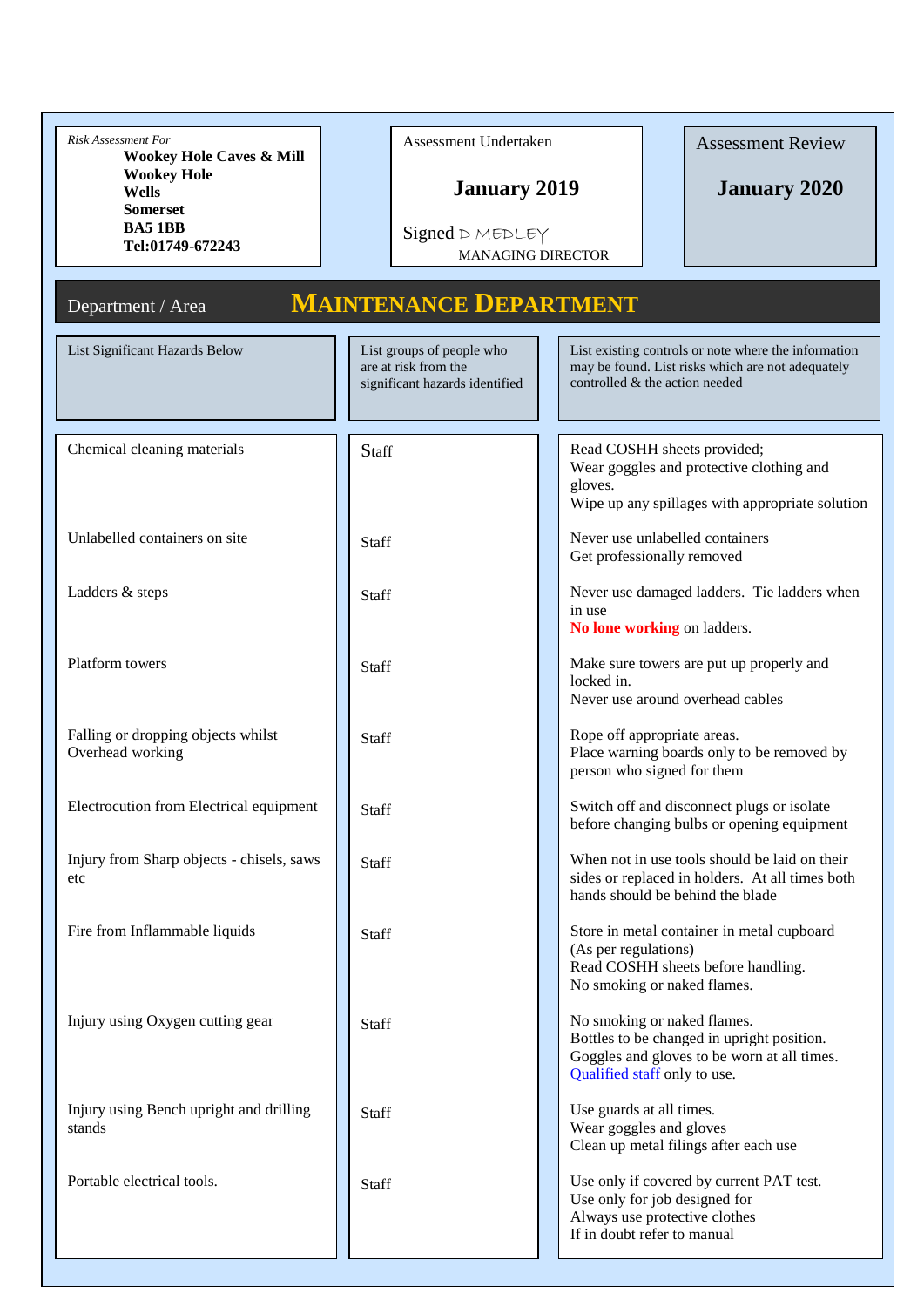| Risk Assessment For<br>Wookey Hole Caves & Mill<br><b>Wookey Hole</b><br><b>Wells</b><br><b>Somerset</b><br><b>BA51BB</b><br>Tel:01749-672243<br>Department / Area<br>List Significant Hazards Below | Assessment Undertaken<br><b>January 2019</b><br>Signed D MEDLEY<br><b>MANAGING DIRECTOR</b><br><b>MAINTENANCE DEPARTMENT</b><br>List groups of people who | <b>Assessment Review</b><br><b>January 2020</b><br>List existing controls or note where the information                                                                                                                                                                                                                                          |
|------------------------------------------------------------------------------------------------------------------------------------------------------------------------------------------------------|-----------------------------------------------------------------------------------------------------------------------------------------------------------|--------------------------------------------------------------------------------------------------------------------------------------------------------------------------------------------------------------------------------------------------------------------------------------------------------------------------------------------------|
|                                                                                                                                                                                                      | are at risk from the<br>significant hazards identified                                                                                                    | may be found. List risks which are not adequately<br>controlled & the action needed                                                                                                                                                                                                                                                              |
| <b>Marshall Tractor</b>                                                                                                                                                                              | Staff                                                                                                                                                     | Experienced / Trained drivers only                                                                                                                                                                                                                                                                                                               |
| Simplicity ride-on mower                                                                                                                                                                             | Staff                                                                                                                                                     | Experienced / Trained drivers only.<br>Awareness of surroundings                                                                                                                                                                                                                                                                                 |
| Strimmer (2 stroke) - nylon string and<br>Strimmer (2 stroke) - nylon string and<br>metal blade. Possible for small objects<br>to be thrown approximately 5 metres                                   | <b>Staff</b>                                                                                                                                              | Trained users only.<br>Use protective clothing and equipment as<br>supplied                                                                                                                                                                                                                                                                      |
| Hedge trimmer (240v)                                                                                                                                                                                 | <b>Staff</b>                                                                                                                                              | Trained users only.<br>Double insulated.<br>Both hands behind blade. Use protective<br>clothing as supplied                                                                                                                                                                                                                                      |
| Chainsaw (2 stroke)                                                                                                                                                                                  | Staff                                                                                                                                                     | Trained users only<br>Both hands behind blade.<br>Use protective clothing as supplied                                                                                                                                                                                                                                                            |
| Fork Lift                                                                                                                                                                                            | Staff                                                                                                                                                     | Only Trained Qualified drivers holding valid<br>ticket may use this machine                                                                                                                                                                                                                                                                      |
| Long Reach                                                                                                                                                                                           | Staff                                                                                                                                                     | Only Trained Qualified drivers holding valid<br>ticket may use this machine                                                                                                                                                                                                                                                                      |
| All machines on site                                                                                                                                                                                 | Staff                                                                                                                                                     | Company supplies protective equipment i.e.:<br>gloves, waterproofs, safety boots, ear defenders,<br>goggles, facemasks, dust masks and respirators<br>etc<br>All machine users are trained on site.<br>Access to Operator manuals are freely<br>available.<br>All machines are in good order, well maintained<br>and serviced on a regular basis |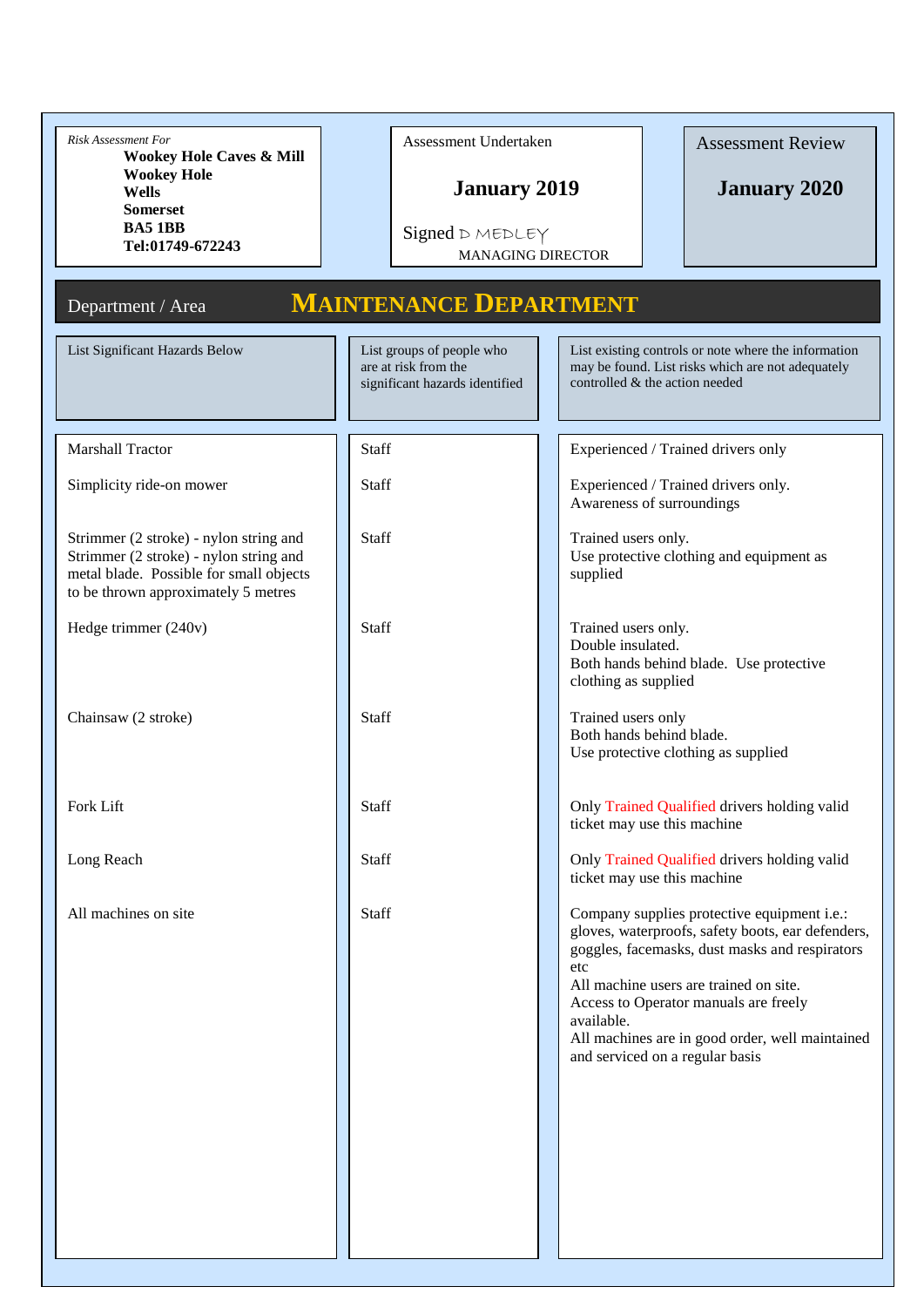| Risk Assessment For<br><b>Wookey Hole Caves &amp; Mill</b><br><b>Wookey Hole</b><br><b>Wells</b><br><b>Somerset</b><br><b>BA5 1BB</b><br>Tel:01749-672243 | Assessment Undertaken<br><b>January 2019</b><br>Signed D MEDLEY<br><b>MANAGING DIRECTOR</b> | <b>Assessment Review</b><br><b>January 2020</b>                                                                                             |
|-----------------------------------------------------------------------------------------------------------------------------------------------------------|---------------------------------------------------------------------------------------------|---------------------------------------------------------------------------------------------------------------------------------------------|
| Department / Area                                                                                                                                         | <b>RELATING TO ALL STAFF AROUND SITE</b>                                                    |                                                                                                                                             |
| List Significant Hazards Below                                                                                                                            | List groups of people who<br>are at risk from the<br>significant hazards identified         | List existing controls or note where the information<br>may be found. List risks which are not adequately<br>controlled & the action needed |
| Changing light bulbs                                                                                                                                      | Staff                                                                                       | Correct use of steps (Chairs NEVER to be used)                                                                                              |
| Safe use of Chemicals used in cleaning                                                                                                                    | Staff                                                                                       | COSHH Sheets to be followed                                                                                                                 |
| Squashing of fingers in door Vending<br>machine                                                                                                           | Staff                                                                                       | Training.<br>Care in refilling and closing door                                                                                             |
| Lifting/moving packages                                                                                                                                   | <b>Staff</b>                                                                                | Manual Handling training to be organised for<br>all staff. Until trained seek advice from line<br>manager.                                  |
| Trip Hazard from trailing electrical<br>cables                                                                                                            | <b>Staff</b>                                                                                | Ensure that cables are fixed down<br>Use protecting matting if required                                                                     |
| Aggressive visitors                                                                                                                                       | <b>Staff</b>                                                                                | Awareness of risks and correct handling of<br>situations                                                                                    |
| Chemical cleaning materials                                                                                                                               | <b>Staff</b>                                                                                | Read COSHH sheets provided;<br>Wear goggles and protective clothing and<br>gloves.<br>Wipe up any spillages with appropriate solution       |
| Ladders & steps                                                                                                                                           | Staff                                                                                       | Never use damaged ladders.<br>Tie ladders when in use user must be<br>accompanied by a second person                                        |
| Electrocution from Electrical equipment                                                                                                                   | Staff                                                                                       | Switch off and disconnect plugs or isolate<br>before changing bulbs and damaged lamps                                                       |
|                                                                                                                                                           |                                                                                             |                                                                                                                                             |
|                                                                                                                                                           |                                                                                             |                                                                                                                                             |
|                                                                                                                                                           |                                                                                             |                                                                                                                                             |
|                                                                                                                                                           |                                                                                             |                                                                                                                                             |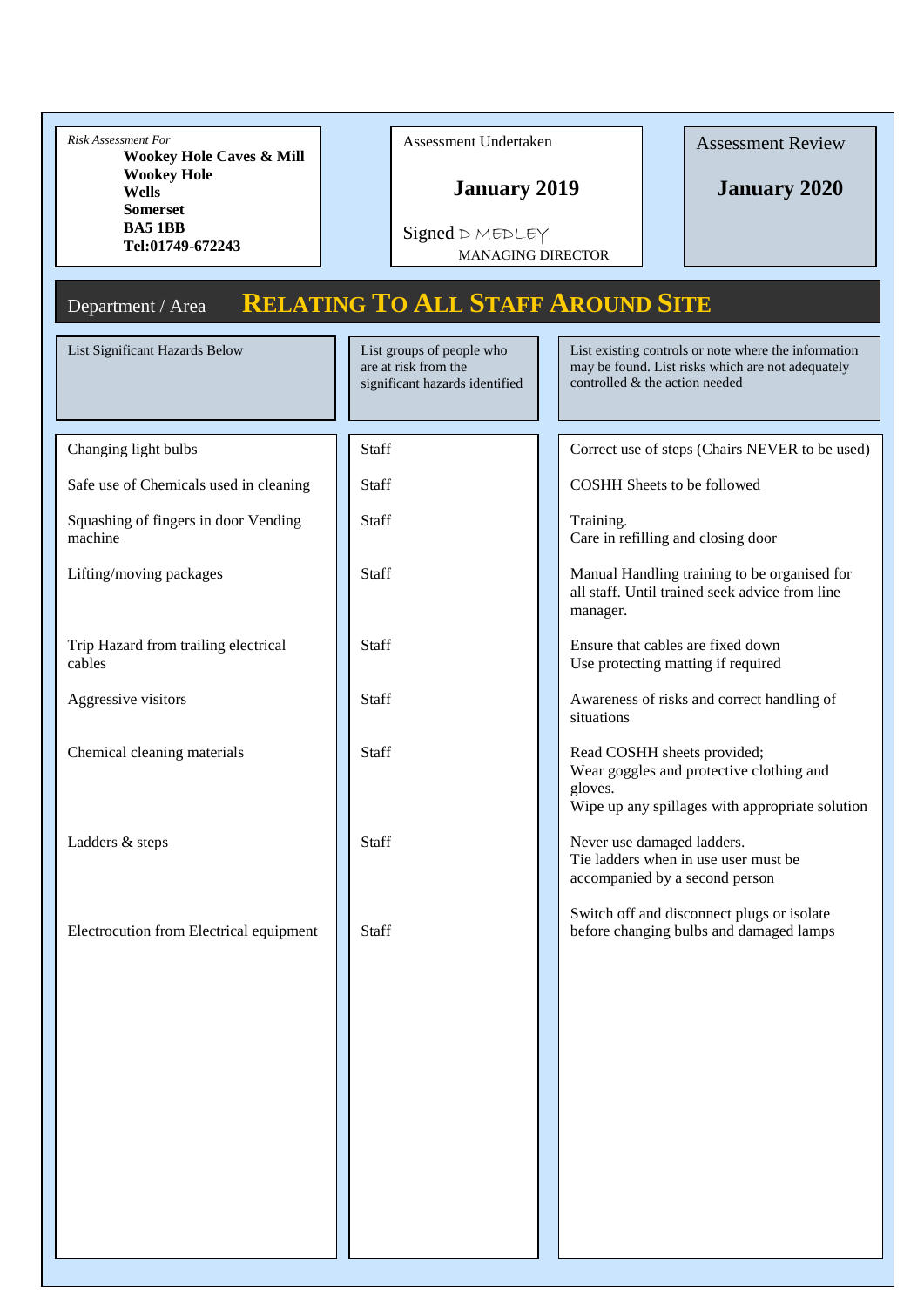| <b>Risk Assessment For</b><br><b>Wookey Hole Caves &amp; Mill</b><br><b>Wookey Hole</b><br><b>Wells</b><br><b>Somerset</b><br><b>BA51BB</b><br>Tel:01749-672243<br>Department / Area | Assessment Undertaken<br><b>January 2019</b><br>Signed D MEDLEY<br><b>MANAGING DIRECTOR</b><br><b>PROMOTIONS TRAILER</b> | <b>Assessment Review</b><br><b>January 2020</b>                                                                                                                                                                                                                                                                                                                                                                                   |
|--------------------------------------------------------------------------------------------------------------------------------------------------------------------------------------|--------------------------------------------------------------------------------------------------------------------------|-----------------------------------------------------------------------------------------------------------------------------------------------------------------------------------------------------------------------------------------------------------------------------------------------------------------------------------------------------------------------------------------------------------------------------------|
| List Significant Hazards Below                                                                                                                                                       | List groups of people who<br>are at risk from the<br>significant hazards identified                                      | List existing controls or note where the information<br>may be found. List risks which are not adequately<br>controlled & the action needed                                                                                                                                                                                                                                                                                       |
| Shifting load in towed trailer                                                                                                                                                       | Driver/passengers of<br>towing vehicle                                                                                   | All mobile items inside trailer to be packed<br>securely before travel<br>Weight of items needs to be considered when<br>loading. Load should be over centre of trailer<br>above wheel arches<br>Loading weight restricted to 500kg<br>Staff trained in loading and unloading of trailer<br>Towing weight of vehicle 3.5 tons<br>Trailer weight unloaded 1460kgs<br>Laden trailer weight 20000kg                                  |
| Mechanical breakdown of trailer                                                                                                                                                      | Driver/passengers of<br>towing vehicle                                                                                   | Trailer inspected by Maintenance department.<br>Full inspection annually, general inspection<br>monthly                                                                                                                                                                                                                                                                                                                           |
| Tyre failure                                                                                                                                                                         | Driver/passengers of<br>towing vehicle                                                                                   | Tyres checked by Maintenance department on a<br>monthly basis                                                                                                                                                                                                                                                                                                                                                                     |
| Fire/spillage from transportation of<br>petrol for generator                                                                                                                         | Staff/public                                                                                                             | Petrol stored in correct container<br>COSHH Sheet to be kept on trailer for reference<br>Volume of petrol restricted to 1-gallon<br>container at any time on trailer<br>Petrol stored out of direct heat and sunlight<br>when stored<br>Petrol stored away from public access<br>No smoking or naked flames to be used near<br>petrol container<br>No smoking signs to be used when filling<br>generator up from petrol container |
| Lifting generator into position                                                                                                                                                      | <b>Staff</b>                                                                                                             | Staff trained in correct manual handling<br>techniques                                                                                                                                                                                                                                                                                                                                                                            |
| Fall from steps into trailer                                                                                                                                                         | <b>Staff</b>                                                                                                             | Handrail on one side of steps for staff to hold                                                                                                                                                                                                                                                                                                                                                                                   |
| Use of Helium gas for inflation of<br>balloons on trailer                                                                                                                            | Staff/public                                                                                                             | Staff instructed in filling and handling of<br>helium balloons and using helium cylinder<br>safely<br>Guidelines for safe use of helium to be clearly<br>displayed on trailer for staff reference                                                                                                                                                                                                                                 |
| <b>Fixed Dinosaurs</b>                                                                                                                                                               | Staff / public                                                                                                           | All Dinosaurs fixed to ground 'No Climbing'<br>signs attached.                                                                                                                                                                                                                                                                                                                                                                    |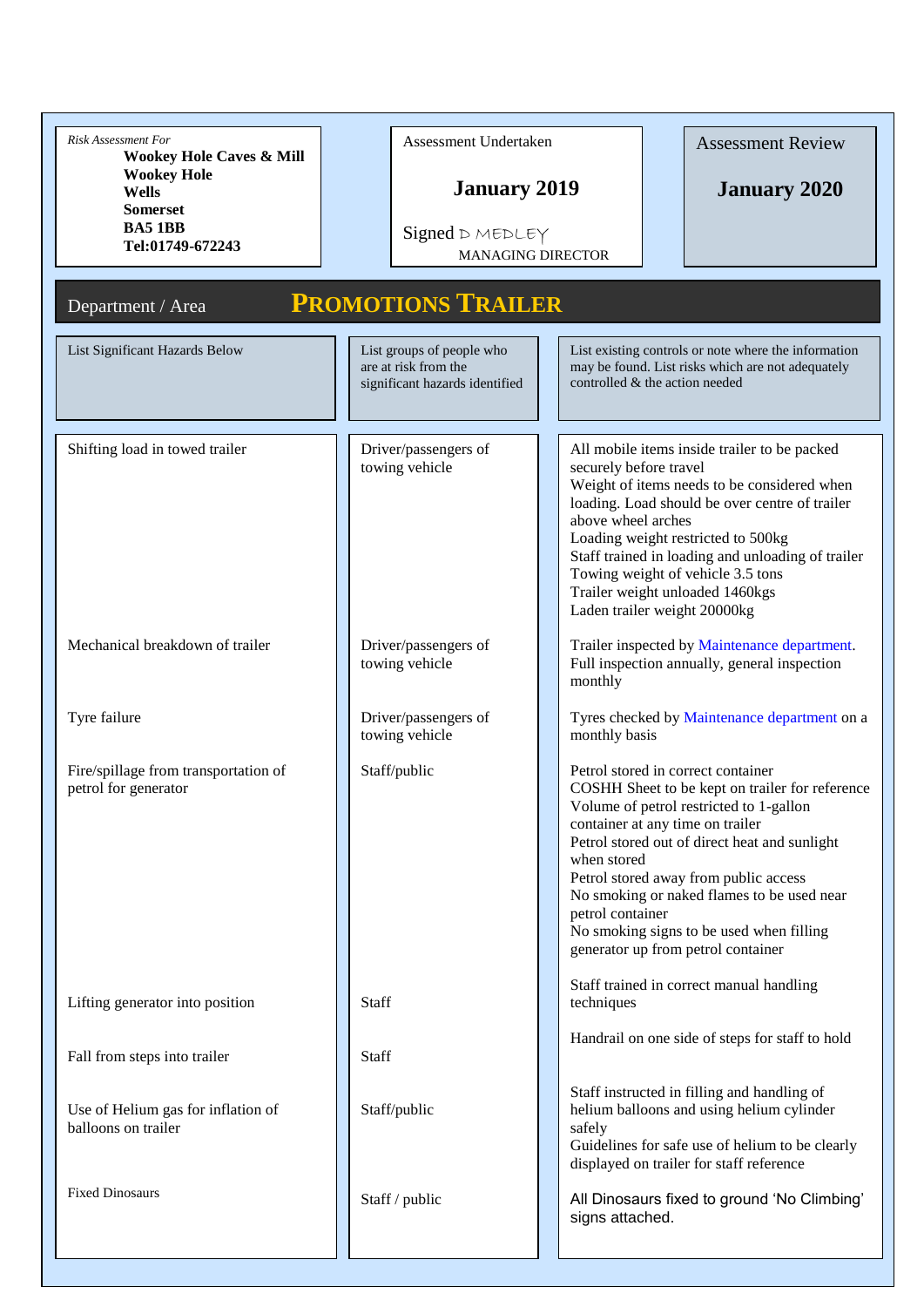| Risk Assessment For<br><b>Wookey Hole Caves &amp; Mill</b><br><b>Wookey Hole</b><br><b>Wells</b><br><b>Somerset</b><br><b>BA5 1BB</b><br>Tel:01749-672243 | Assessment Undertaken<br><b>January 2019</b><br>Signed D MEDLEY<br><b>MANAGING DIRECTOR</b> | <b>Assessment Review</b><br><b>January 2020</b>                                                                                             |
|-----------------------------------------------------------------------------------------------------------------------------------------------------------|---------------------------------------------------------------------------------------------|---------------------------------------------------------------------------------------------------------------------------------------------|
| Department / Area                                                                                                                                         | <b>SPOOK NIGHTS / GHOST TOURS</b>                                                           |                                                                                                                                             |
| List Significant Hazards Below                                                                                                                            | List groups of people who<br>are at risk from the<br>significant hazards identified         | List existing controls or note where the information<br>may be found. List risks which are not adequately<br>controlled & the action needed |
| Uneven/slippery floor in cave                                                                                                                             | Public / guides                                                                             | Verbal warnings by guides.                                                                                                                  |
| Low rocks in cave                                                                                                                                         | Public / guides                                                                             | Verbal warnings given by guides                                                                                                             |
| People falling into water in chambers<br>7, 8 and 9                                                                                                       | Public / guides                                                                             | Verbal warnings given by guides.<br>Buoyancy aids<br>Adequate lighting                                                                      |
| Emergency lights failing to work                                                                                                                          | Public / guides                                                                             | Lights checked by weekly by maintenance<br>department                                                                                       |
| Use of smoke machines in caves                                                                                                                            | Public / guides                                                                             | Smoke levels monitored to ensure clear vision                                                                                               |
| Low level lighting in mill.                                                                                                                               | Public / guides                                                                             | Monitored and supervised by managers in<br>arcade                                                                                           |
| Low-level smoke in mill                                                                                                                                   | Public / guides                                                                             | Monitored and supervised by managers in<br>arcade                                                                                           |
| Banging of doors (and added noises).                                                                                                                      | Public / guides                                                                             | Prior warning would destroy the effect.<br>Members of staff travel with tours                                                               |
| <b>Blackout in caves</b>                                                                                                                                  | Public / guides                                                                             | Prior warning would destroy the effect.<br>Members of staff travel with tours                                                               |
|                                                                                                                                                           |                                                                                             |                                                                                                                                             |
|                                                                                                                                                           |                                                                                             |                                                                                                                                             |
|                                                                                                                                                           |                                                                                             |                                                                                                                                             |
|                                                                                                                                                           |                                                                                             |                                                                                                                                             |
|                                                                                                                                                           |                                                                                             |                                                                                                                                             |
|                                                                                                                                                           |                                                                                             |                                                                                                                                             |
|                                                                                                                                                           |                                                                                             |                                                                                                                                             |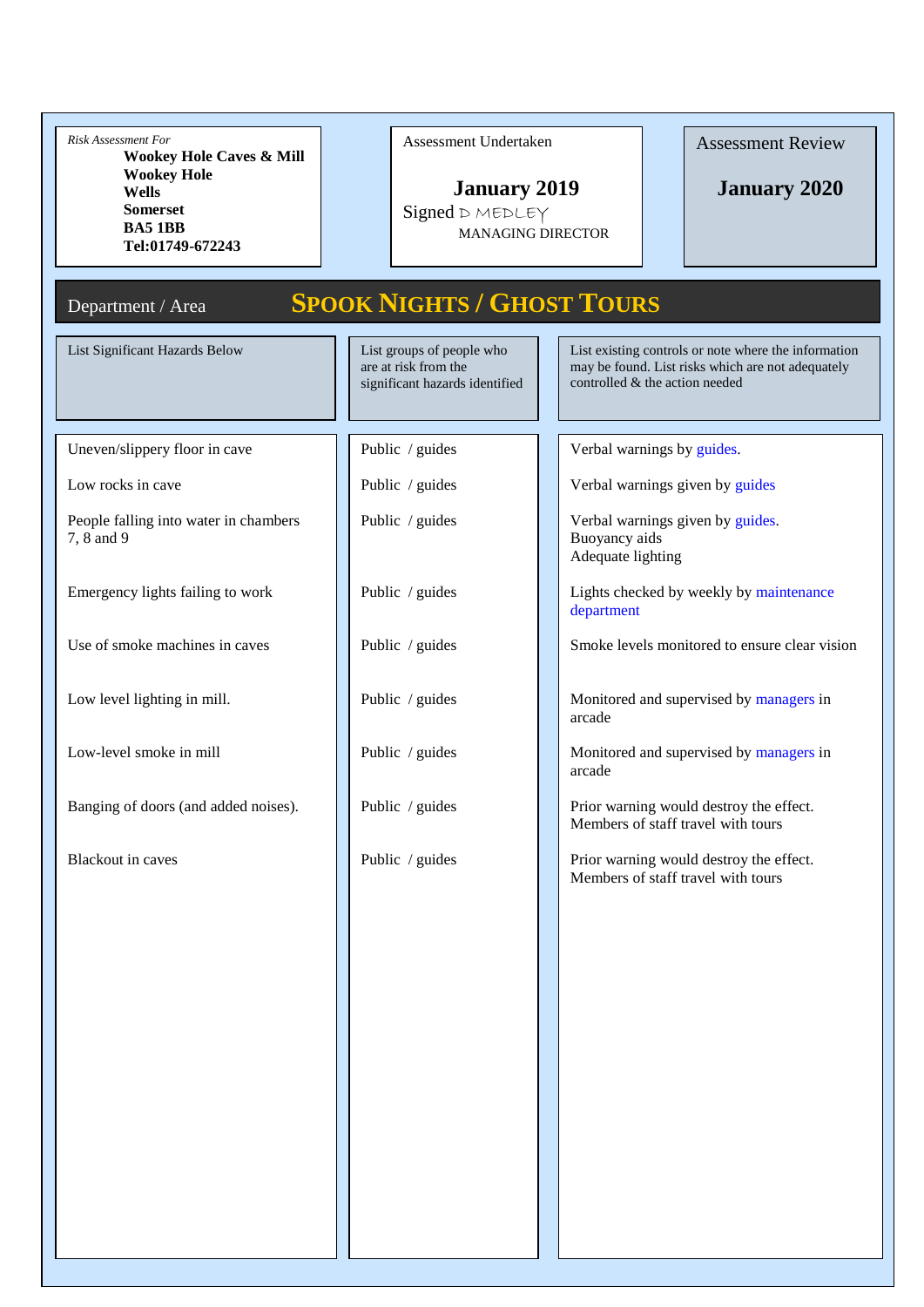| <b>Risk Assessment For</b><br><b>Wookey Hole Caves &amp; Mill</b><br><b>Wookey Hole</b><br><b>Wells</b><br><b>Somerset</b><br><b>BA5 1BB</b><br>Tel:01749-672243                                      | Assessment Undertaken<br><b>Assessment Review</b><br><b>January 2019</b><br><b>January 2020</b><br>Signed D MEDLEY<br><b>MANAGING DIRECTOR</b>                                                                                                                                                                                                                                                                                                                                                                                                                                                                                                                                                                                                                                                                                                                                                                                                                                                                |
|-------------------------------------------------------------------------------------------------------------------------------------------------------------------------------------------------------|---------------------------------------------------------------------------------------------------------------------------------------------------------------------------------------------------------------------------------------------------------------------------------------------------------------------------------------------------------------------------------------------------------------------------------------------------------------------------------------------------------------------------------------------------------------------------------------------------------------------------------------------------------------------------------------------------------------------------------------------------------------------------------------------------------------------------------------------------------------------------------------------------------------------------------------------------------------------------------------------------------------|
| Department / Area<br>List Significant Hazards Below                                                                                                                                                   | <b>CAR PARKS &amp; TOILETS</b><br>List groups of people who<br>List existing controls or note where the information<br>are at risk from the<br>may be found. List risks which are not adequately<br>controlled & the action needed<br>significant hazards identified                                                                                                                                                                                                                                                                                                                                                                                                                                                                                                                                                                                                                                                                                                                                          |
| Car parks - visitors stepping off of grass.<br>Footwear becomes slippery on tarmac<br>and pathways. Moving vehicles.<br>Toilets – across whole site<br>Wet floors, contamimated materials,<br>hygiene | Staff / visitors /contractors<br>All staff wear day glow type clothing when on<br>duty.<br>All staff are made aware of the dangers of<br>moving vehicles in and around the car parks.<br>Staff never to stand behind moving vehicle.<br>There are paths on site, which both staff and<br>public can use to avoid vehicular traffic.<br>All roads and paths, which have hard surfaces,<br>are kept clear of twigs, grass cuttings and<br>general debris.<br>The edges of steps are all lined with paint to<br>assist visitors and staff to see the edges.<br>A rail has been provided on the path from the<br>grass car park to the top car park by the<br>restaurant and the path stones treated to give<br>more grip.<br>Appropriate hazard/warning signs erected.<br>Staff/visitors/contractors<br>Warning signs, regular checks throughout the<br>day with staff sign-off sheets. Reported<br>incidents are prioritised and dealt with<br>immediately. Cleaning products are stored in<br>locked cabinets. |